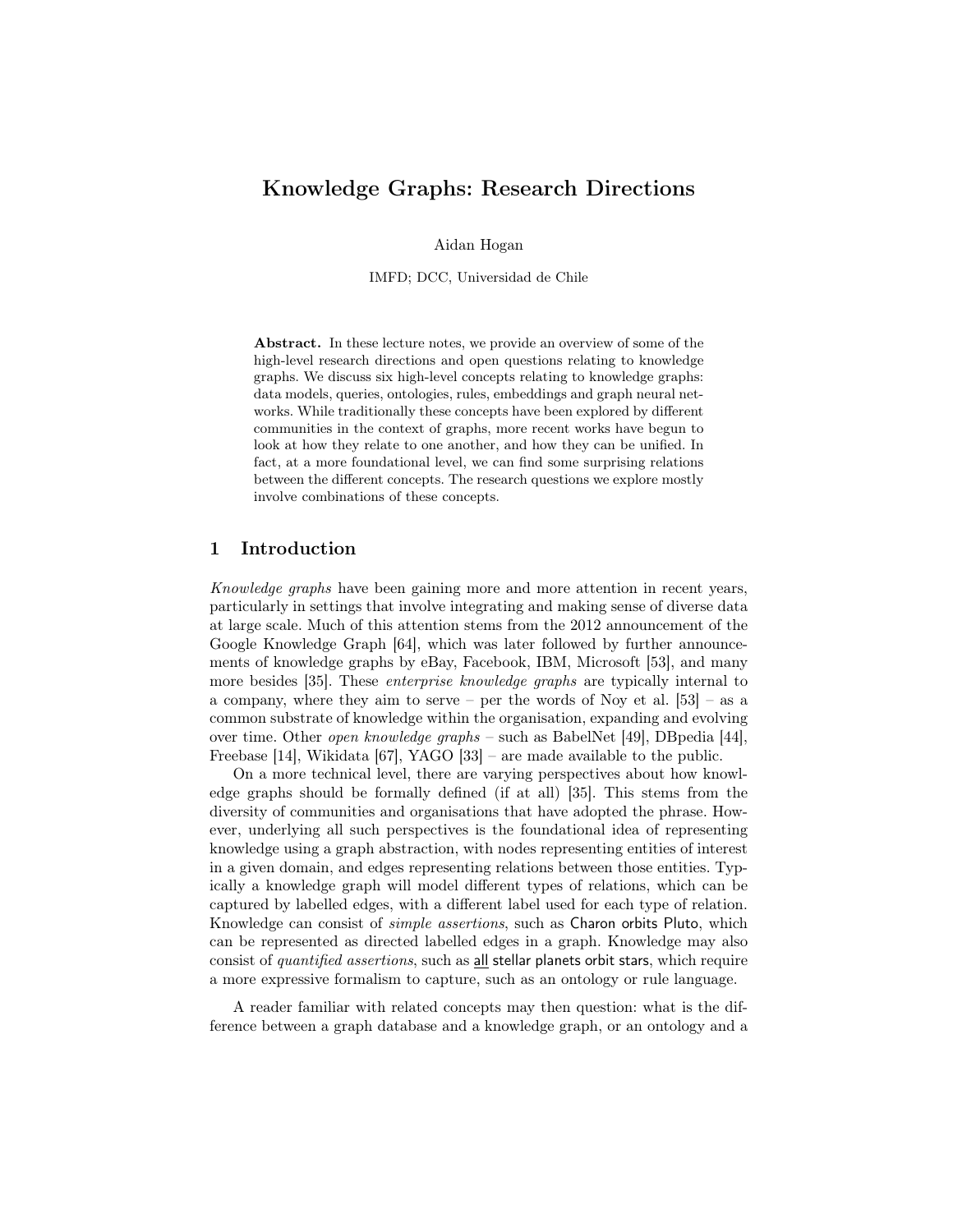knowledge graph? Per the previous definition, both graph databases<sup>[1](#page-1-0)</sup> and ontologies can be considered knowledge graphs. It is then natural to ask: what, then, is new about knowledge graphs? What distinguishes research on knowledge graphs from research on graph databases, or ontologies, etc.?

If we so wish, we can choose to see the "vagueness" surrounding knowledge graphs as a feature not a bug: this vagueness offers flexibility for different communities to adapt the concept to their interests. No single research community can "lay claim" to the topic. Knowledge graphs can then become a commons for researchers from different areas to share and exchange techniques relating to the use of graphs to represent data and knowledge. In any case, most of the different choices – what graph model to use, what graph query language to use, whether to use rules or ontologies – end up being quite superficial choices.

Anecdotally, many of the most influential papers on knowledge graphs have emerged from the machine learning community, particularly relating to two main techniques: knowledge graph embeddings [\[68\]](#page-30-2) and graph neural networks [\[71\]](#page-31-0) (which we will discuss later). These works are not particularly related to graph databases (they do not consider regular expressions on paths, graph pattern matching, etc.) nor are they particularly related to ontologies (they do not consider interpretations, entailments, etc.), but by exploiting knowledge in the context of large-scale graph-structured data, they are related to knowledge graphs. Subsequently, one can find relations between these ostensibly orthogonal techniques; for example, while graph neural networks are used to inductively classify nodes in the graph based on numerical methods, ontologies can be used to deductively classify nodes in the graph based on symbolic methods, which raises natural questions about how they might compare.

Knowledge graphs, if we so choose, can be seen as an opportunity for researchers to bring together traditionally disparate techniques – relating to the use of graphs to represent and exploit knowledge – from different communities of Computer Science: to share and discuss them, to compare and contrast them, to unify and hybridise them. The goal of these notes will be to introduce examples of some of the principal directions along which such research may follow.

Recently we have published a tutorial paper online that offers a much more extensive (and generally less technical, more example-based) introduction to knowledge graphs than would be possible here, to which we refer readers new to the topic  $[35]$ <sup>[2](#page-1-1)</sup>. In the interest of keeping the current notes self-contained, and in order to establish notation, we will re-introduce some of the key concepts underlying knowledge graphs. However, our focus herein is to introduce specific open questions that we think may become of interest for knowledge graphs in the coming years. Specifically, we introduce six main concepts underlying knowledge graphs: data models, queries, ontologies, rules, embeddings and graph neural networks. Most of the questions we introduce intersect these topics.

<span id="page-1-0"></span><sup>&</sup>lt;sup>1</sup> We intend to refer to the data model known as graph databases [\[9\]](#page-26-1), not graph database systems [\[2\]](#page-25-0).

<span id="page-1-1"></span> $^2$  An abridged version of [\[35\]](#page-28-0) is currently under review for ACM CSUR.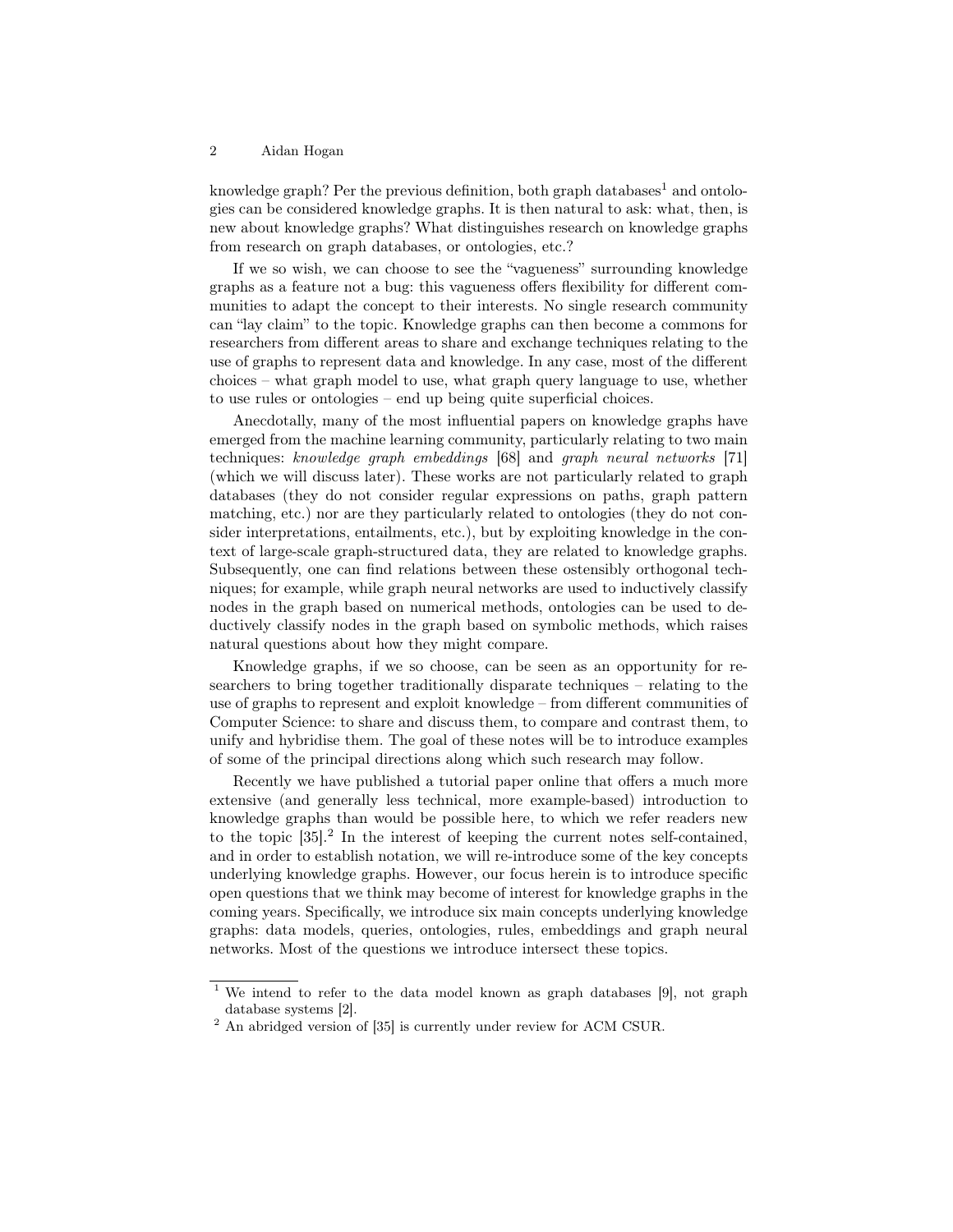# 2 Data Model

Knowledge graphs assume a graph-structured data model. The high-level benefits of modelling data as graphs are as follows:

- Graphs offer a more intuitive abstraction of certain domains than alternative data models; for example, metro maps, flight routes, social networks, protein pathways, etc., are often visualised as graphs.
- When compared with (normalised) relational schemas, graphs offer a simpler and more flexible way to represent diverse, incomplete, evolving data, which can be defined independently of a particular schema.
- Graphs from different sources can be initially combined by taking the union of the constituent elements (nodes, edges, etc.).
- Unlike other semi-structured data models based on trees, graphs allow for representing and working with cyclic relations and do not assume a hierarchy.
- Graphs offer a more intuitive representation for querying and working with paths that represent indirect relations between entities.

A number of graph data models have become popular in practice, principally directed edge-labelled graphs, and property graphs [\[4\]](#page-25-1). The simpler of the two models is that of directed edge-labelled graphs, or simply del graphs henceforth. To build a del graph we will assume a set of constants C.

<span id="page-2-0"></span>Definition 1 (Directed edge-labelled graph). A directed edge-labelled graph (or del graph) is a set of triples  $G \subseteq \mathbf{C} \times \mathbf{C} \times \mathbf{C}$ .

We provide an example of a del graph in Figure [1,](#page-3-0) describing various astronomic bodies. The data are incomplete, but more data can be added incrementally by adding new nodes and edges. Each triple  $(s, p, o) \in G$  denotes a directed labelled edge of the form  $s \stackrel{p}{\to} o$ . Nodes in the graph denote entities of interest, and edges between them denote (binary) relations. We see both directed and undirected cycles formed from the relationships present between the entities.

The property graph model is more ornate, and allows for adding labels and property–value pairs on both nodes and edges [\[4\]](#page-25-1).

**Definition 2 (Property graph).** A property graph  $G$  is a tuple

$$
G \coloneqq (V, E, L, P, U, e, l, p)
$$

where  $V \subseteq \mathbf{C}$  is a set of node ids,  $E \subseteq \mathbf{C}$  is a set of edge ids,  $L \subseteq \mathbf{C}$  is a set of labels,  $P \subseteq \mathbf{C}$  is a set of properties,  $U \subseteq \mathbf{C}$  is a set of values,  $e : E \to V \times V$ maps an edge id to a pair of node ids,  $l: V \cup E \rightarrow 2^L$  maps a node or edge id to a set of labels, and  $p: V \cup E \rightarrow 2^{P \times U}$  maps a node or edge id to a set of property–value pairs.

In Figure [2](#page-4-0) we provide an example of a property graph alongside a del graph representing analogous information. The graph is defined as follows: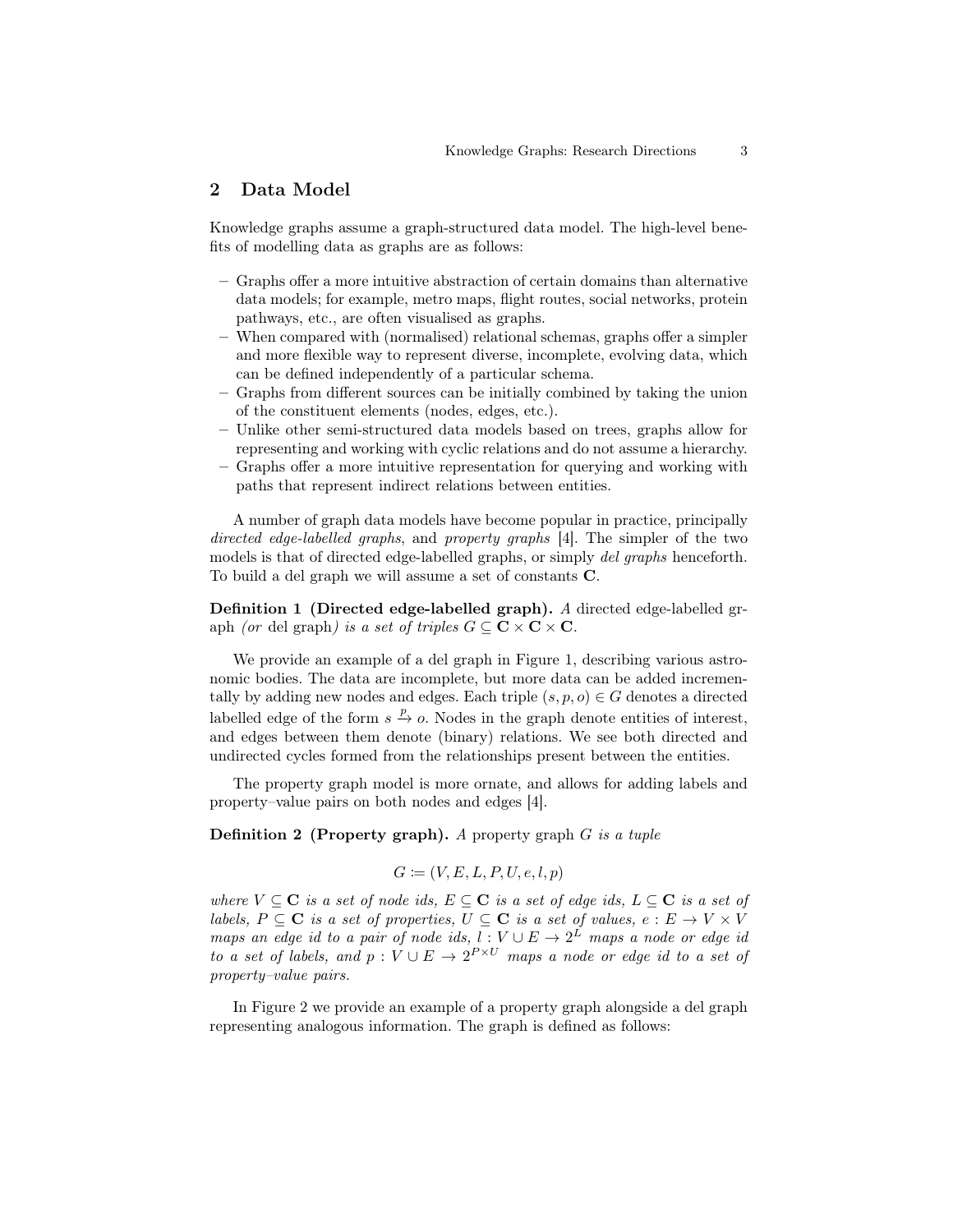

<span id="page-3-0"></span>Fig. 1. Del graph describing astronomic bodies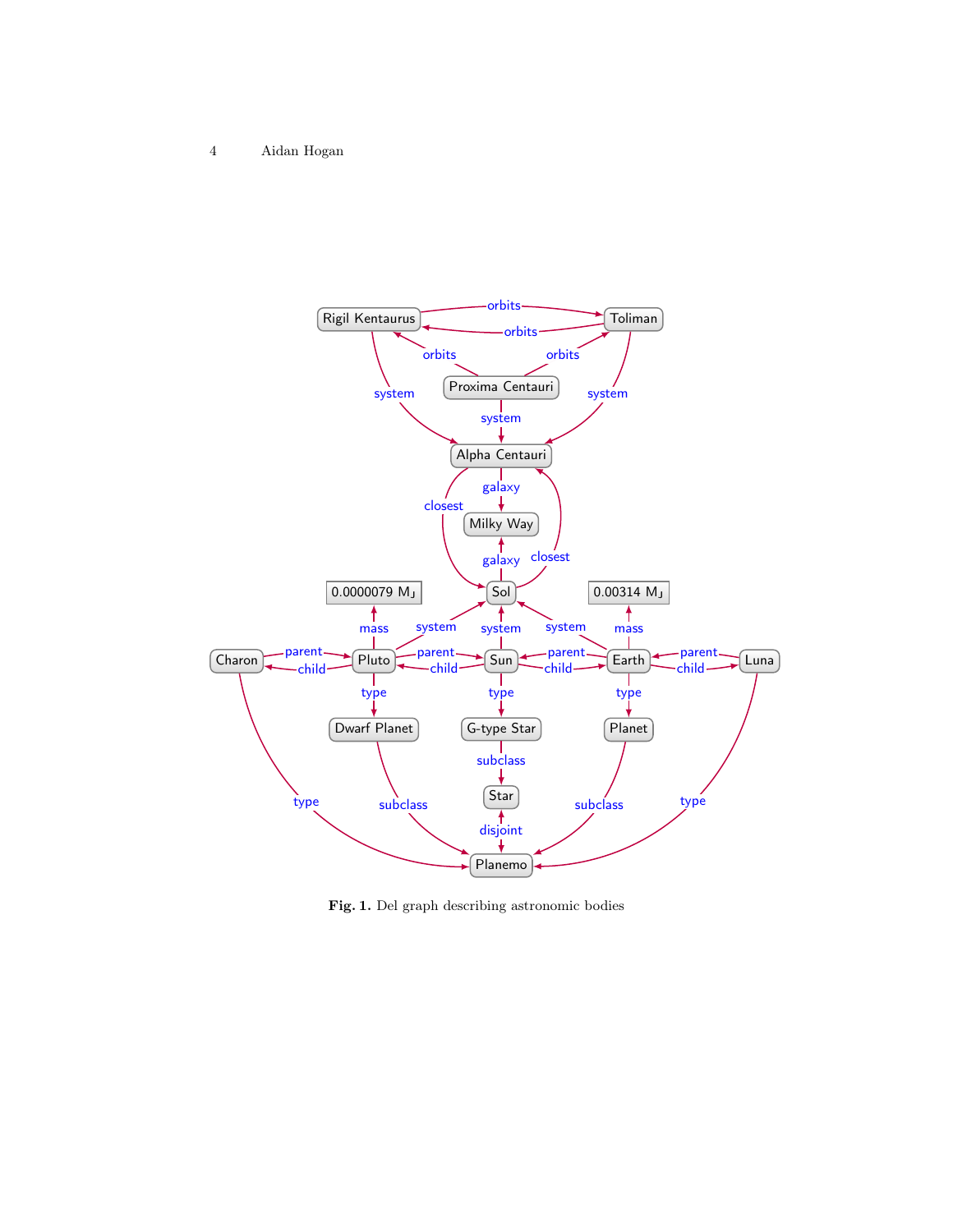

<span id="page-4-0"></span>Fig. 2. Del graph (above) and property graph (below) with analogous information describing a planet orbiting Proxima Centauri

- $-V := \{ \text{Alpha Centauri}, \text{Proxima } b, \text{Proxima Centauri} \}$
- $-E \coloneqq \{Pb \text{ orbit}, Pb \text{ system}, PC \text{ system}\}$
- $-L \coloneqq \{ \text{Exoplanet}, \text{Red} \text{ Dwarf}, \text{Star System}, \text{child}, \text{system} \}$
- $-P := \{distance, mass, spectral\}$
- $U \coloneqq \{0.05 \text{ AU}, 0.1221 \text{ M}_{\odot}, 1.172 \text{ M}_{\oplus}, \text{MS.5Ve}, \}$
- $-e(Pb \text{ orbit}) \coloneqq (Proxima \text{ Centauri}, Proxima \text{ b}),$ 
	- $e(Pb$  system) := (Proxima b, Alpha Centauri),
	- $e(PC$  system) := (Proxima Centauri, Alpha Centauri)
- $l(A1pha$  Centauri) := {Star System},  $l(Proxima b) :=$  {Exoplanet},  $l($ Proxima Centauri) := {Red Dwarf},  $l(Pb \text{ orbit})$  := {child},
- $l(Pb \text{ system}) := \{\text{system}\},$ <br>  $l(PC \text{ system}) := \{\text{system}\}$ <br>  $p(A1 \text{pha Centauri}) := \{\}, \qquad p(Proxima b) := \{(\text{mass}, 1.172 \text{ M}_{\oplus})\}$  $p(\text{Proxima b}) \coloneqq \{(\text{mass}, 1.172 \text{ M}_{\oplus})\},$  $p(\text{Proxima Centauri}) \coloneqq \{(\text{mass}, 0.1221 M_{\odot}), (\text{spectral}, \text{MS.5Ve})\},$  $p(\mathtt{Pb\ orbit}) := \{(\mathtt{distance}, \mathtt{0.05\ AU})\}, \;\; p(\mathtt{Pb\ system}) := \{\}, \;\; p(\mathtt{PC\ system}) := \{\}$

While del graphs form the basis of the RDF data model [\[18\]](#page-26-2), property graphs are used in a variety of popular graphs databases systems, such as Neo4j [\[48\]](#page-29-2). Comparing del graphs and property graphs, we can say that del graphs are simpler, but property graphs are more flexible, particularly in terms of the ability to add property–value pairs to edges. However, property graphs can be represented as del graphs (and vice versa) as illustrated in Figure [2,](#page-4-0) where edges with property–value pairs in the property graph can be converted to nodes in the del graph, as seen for Pb orbit; edges without property–value pairs in the property graph can be represented directly as edges in the del graph.

We identify two particular topics relating to modelling data as graphs.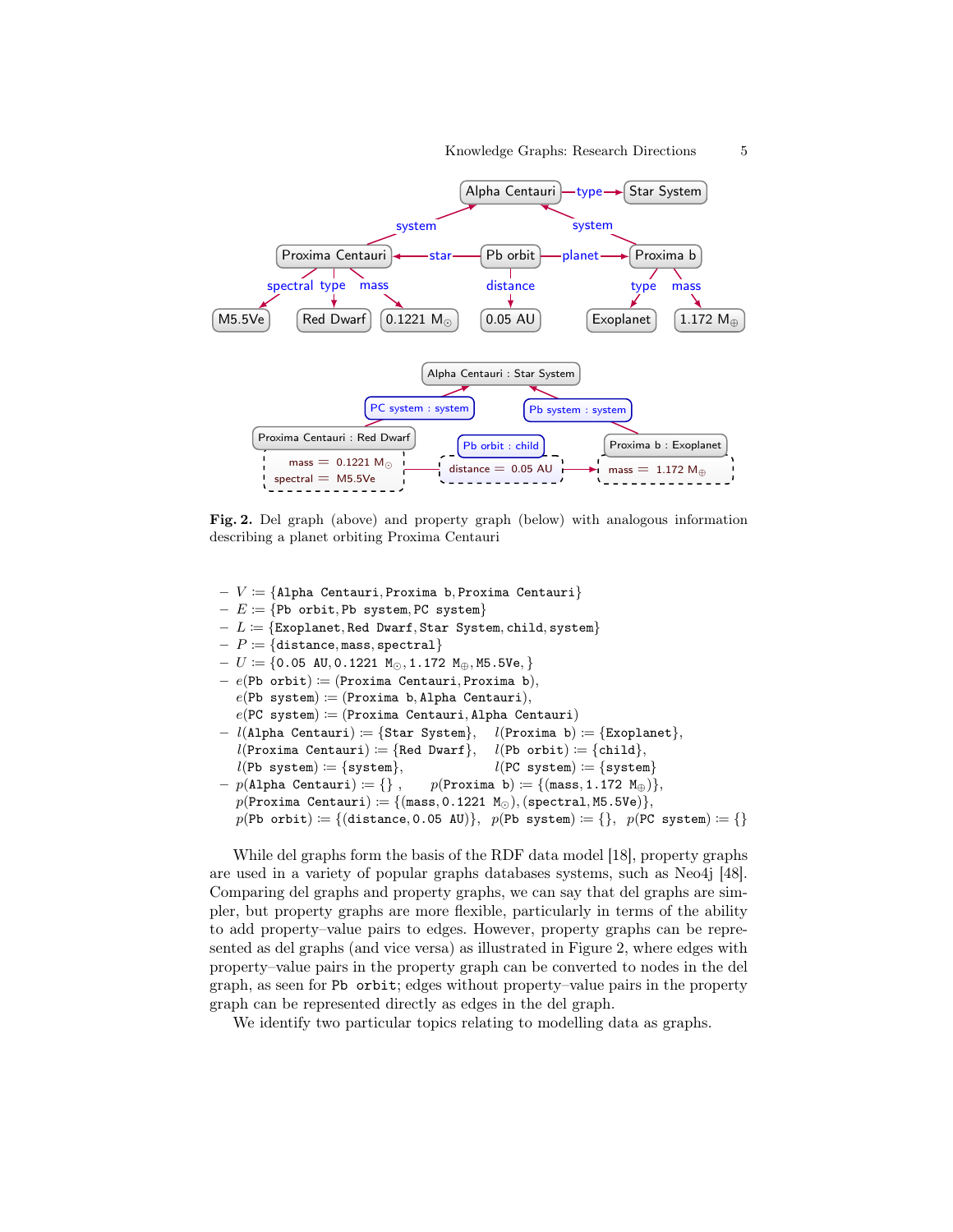### Topic 2.1: Representing complex data



While graphs allow for representing many domains of data in an intuitive and concise manner, other forms of data are not so straightforward to represent. Being based on sets of elements, graphs are inherently unordered, which raises the question of how ordered data (lists, tuples, arrays, etc.) should be represented. Likewise statistical data are often associated with particular datatypes (integer, decimal, temporal, etc.), particular units (kilograms, pounds, seconds, hours, etc.), particular levels of precision (error bounds, rounding, etc.). An important topic then relates to modelling more complex forms of real-world data as graphs.

Thus far we have assumed graphs to be populated with a generic set of constants C. However, knowledge graphs in practice may be populated with diverse terms; for example, Proxima b is an identifier for a planet, while 0.1221  $M_{\odot}$  is a complex numerical quantity with an associated unit of measure (Solar masses). Recognising this, the RDF data model, based on del graphs, supports the following terms:

- Internationalized Resource Identifiers (IRIs) serve as identifiers for nodes and edge labels, which can be linked to from across the Web.
- Literals represent datatype values, such as strings (optionally with language tags), numeric values, booleans, dates, times, durations, etc.
- Blank nodes are not strictly speaking constants, but rather represent existential terms, used to represent entities known to exist but whose values are unknown, or for enabling syntactic shortcuts [\[34\]](#page-28-2).

Still there are open questions regarding how units – such as  $M_{\oplus}$  (Earth masses),  $M_J$  (Jupiter masses),  $M_{\odot}$  (Solar masses) – can be represented, or how levels of precision should be handled. Although proposals have been made to represent units and precision in graphs [\[16,](#page-26-3) [43\]](#page-28-3), often knowledge graphs will adopt an ad hoc representation. There are also open questions regarding how to perform querying and reasoning over statistical data, with automatic translation of units and handling of precision.

Likewise for ordered data, although a number of proposals have been made for representing lists as a graph, these proposals are quite verbose [\[46\]](#page-29-3).

A more general question arises: how should graph models be extended (if at all) in order to be able to concisely, intuitively and comprehensively model diverse, real-world data? Should we allow only simple terms and use complex graph structures to model such data, or should we support complex terms – e.g., allowing tuples, arrays, tables, trees, edges, graphs, etc., as nodes – to simplify the graph structure? How can we explore such trade-offs and evaluate different proposals? How can we apply querying, reasoning, machine learning, etc., on these different representations?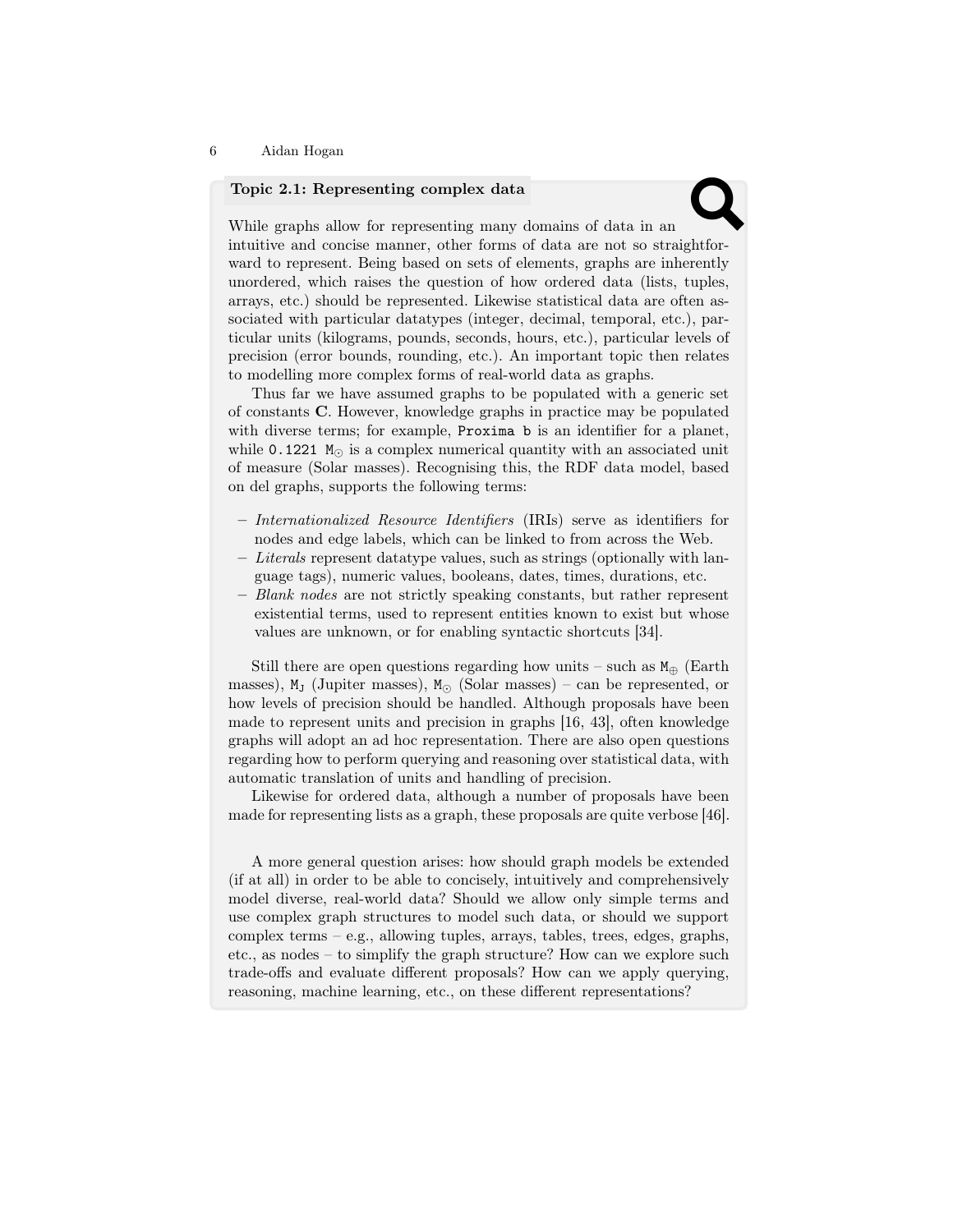

<span id="page-6-0"></span>Fig. 3. Del graph pattern looking for trinary star systems related to Sol

#### Topic 2.2: Semantics of property graphs

While the semantics of del graphs have long been explored, the semantics of property graphs are less well understood. In reference to Figure [2,](#page-4-0) for example, we might ask if the child relation between Proxima Centauri and Proxima b holds. Intuitively we might assume that it does, but we should keep in mind that we may have property–value pairs on the edge that state deprecated = true, or probability =  $0.1$ , for example. An open research question then relates to defining the semantics of property graphs, taking into consideration the semantics of labels and property–value pairs on nodes and edges. (We refer the interested reader to Attributed Description Logics [\[39\]](#page-28-4), which make progress in this direction.)

Henceforth we will focus on del graphs, as the simpler of the two models.

#### 3 Queries

We may wish to pose questions over the data represented by the graph. While a range of query languages have been proposed for querying graphs – including SPARQL for RDF graphs [\[29\]](#page-27-1); Cypher [\[23\]](#page-27-2), Gremlin [\[57\]](#page-30-3), and G-CORE [\[3\]](#page-25-2) for property graphs – the same foundational elements underlie all such languages: graph patterns, relational algebra, and path expressions [\[4\]](#page-25-1). Herein we will assume data represented as a del graph, though the concepts we present generalise quite straightforwardly to other graph models, as appropriate [\[35\]](#page-28-0).

At the core of graph queries is the notion of graph patterns. The most basic form of graph pattern is a graph that additionally allows variables to replace constants in any position. We refer to the set of variables as  $V$ . We refer to the union of constants C and variables V as *terms*, denoted T (i.e.,  $T = C \cup V$ ).

Definition 3 (Directed edge-labelled graph pattern). A directed edgelabelled graph pattern (or del graph pattern) is a set of triples  $Q \subseteq T \times T \times T$ .

We provide an example in Figure [3](#page-6-0) of a del graph pattern looking for trinary star systems related (in some way) to Sol. Variables are prefixed with "?". A graph pattern is then evaluated over a data graph by mapping the variables of the graph pattern to constants such that the image of the graph pattern under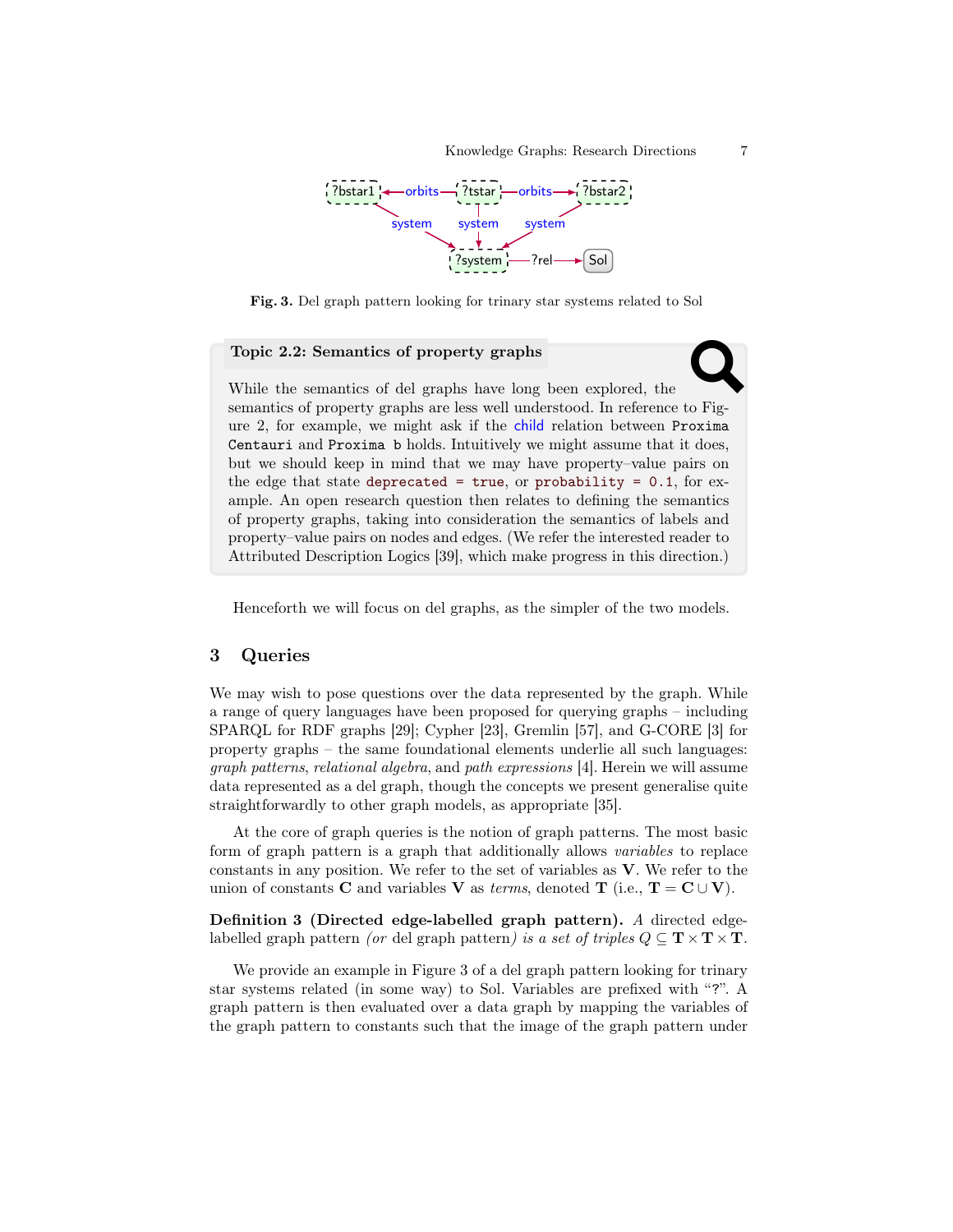<span id="page-7-0"></span>Table 1. Evaluation of the del graph pattern of Figure [3](#page-6-0) over the del graph of Figure [1](#page-2-0) under homomorphism-based semantics

| ?bstar1         | ?bstar2         | ?tstar           | ?system        | ?rel    |
|-----------------|-----------------|------------------|----------------|---------|
| Rigil Kentaurus | Toliman         | Proxima Centauri | Alpha Centauri | closest |
| Rigil Kentaurus | Rigil Kentaurus | Proxima Centauri | Alpha Centauri | closest |
| Toliman         | Toliman         | Proxima Centauri | Alpha Centauri | closest |
| Rigil Kentaurus | Rigil Kentaurus | Toliman          | Alpha Centauri | closest |
| Toliman         | Toliman         | Rigil Kentaurus  | Alpha Centauri | closest |

the mapping is a sub-graph of the data graph. More formally, let  $\mu : V \to \mathbb{C}$ denote a partial mapping from variables to constants, and let  $dom(\mu)$  denote the set of variables for which  $\mu$  is defined. Further let  $V(Q)$  denote the set of variables used in  $Q$ . We can then define the evaluation of  $Q$  over  $G$  as:

Definition 4 (Evaluation of a del graph pattern). Let  $Q$  be a del graph pattern and let G be a del graph. We then define the evaluation of graph pattern Q over G, as  $Q(G) \coloneqq {\mu | \mu(Q) \subseteq G}$  and  $dom(\mu) = V(Q)$ .

Graph patterns of this form can be seen as transforming graphs into tables. In Table [1](#page-7-0) we present the results of evaluating the del graph pattern of Figure [3](#page-6-0) over the del graph of Figure [1,](#page-2-0) where each row indicates a solution given by a mapping  $\mu$  per the previous definition. Graph patterns can be evaluated under different semantics by placing further restrictions on  $\mu$ . Without further restrictions, a homomorphism-based semantics is considered where two or more variables in an individual solution can be mapped to a single constant in the data. On the other hand, if we restrict  $\mu$  to be one-to-one, a (sub-graph) isomorphism-based semantics is considered, where each variable in an individual solution must map to a different constant. All of the solutions shown in Table [1](#page-7-0) are returned under the unrestricted homomorphism-based semantics, while only the first solution is returned under the restricted isomorphism-based semantics.

Given that graph patterns return tables, a natural idea is to introduce the relational algebra to allow the solutions of a graph pattern to be transformed, and the solutions of several graph patterns to be combined: using  $\pi$  to project variables or  $\sigma$  to select rows returned from a single graph pattern, or using  $\cup$ , –, or  $\bowtie$  to apply a union, difference, or join (respectively) across the results of two graph patterns. We can also introduce further syntactic operators, such as leftjoins ( $\mathbb{X}$ , aka optionals), anti-joins ( $\triangleright$ ; aka not exists), etc. As a simple example, given the graph pattern Q of Figure [3,](#page-6-0) we may define  $\pi$ ?tstar( $\sigma$ ?bstar1≠?bstar2(Q)) to select only solutions where ?bstar1 and ?bstar2 map to different constants, and subsequently project only the results for the ?tstar variable. Graph patterns extended with the relational algebra are called complex graph patterns [\[3\]](#page-25-2). Graph patterns extended with projection alone are called conjunctive queries.

The features we have seen thus far can only match bounded sub-graphs of the data graph (more formally, we can say that they are Gaifman-local [\[45\]](#page-29-4)). However, we may be interested to find pairs of nodes that are connected by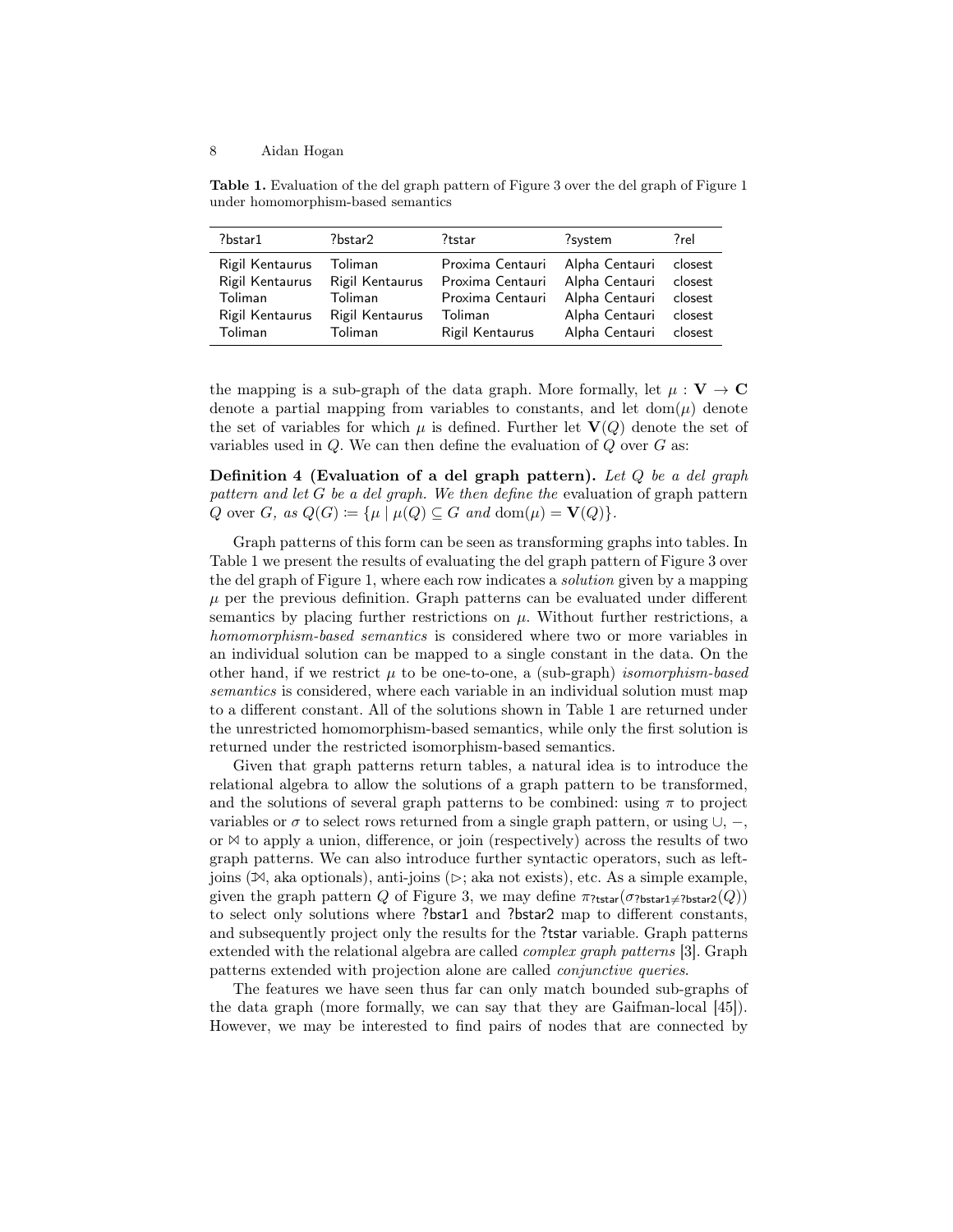paths of arbitrary lengths. In order to express such queries, we can introduce path expressions and regular path queries.<sup>[3](#page-8-0)</sup>

**Definition 5 (Path expression).** A constant  $c \in \mathbb{C}$  is a path expression. Furthermore:

- $-$  If r is a path expression, then  $r^-$  (inverse) and  $r^*$  (Kleene star) are path expressions.
- If  $r_1$  and  $r_2$  are path expressions, then  $r_1 \cdot r_2$  (concatenation) and  $r_1 \mid r_2$ (disjunction) are path expressions.

In the following we assume that the evaluation of a path expression returns pairs of nodes connected by some path that satisfies the path expression [\[29\]](#page-27-1). Other query languages may support returning paths [\[23,](#page-27-2) [3\]](#page-25-2). We will further introduce the notation  $N_G$  to denote the nodes of  $G$ ; more formally, we define the nodes of G as  $N_G := \{x \mid \exists p, y : (x, p, y) \in G \text{ or } (y, p, x) \in G\}.$ 

Definition 6 (Path expression evaluation). Given a del graph G and a path expression r, we define the evaluation of r over  $G$ , denoted  $r[G]$ , as follows:

$$
r[G] := \{(u, v) \mid (u, r, v) \in E\} \ (where \ r \in \mathbf{C})
$$
  
\n
$$
r^{-}[G] := \{(u, v) \mid (v, u) \in r[G]\}
$$
  
\n
$$
r_1 \mid r_2[G] := r_1[G] \cup r_2[G]
$$
  
\n
$$
r_1 \cdot r_2[G] := \{(u, v) \mid \exists w \in N_G : (u, w) \in r_1[G] \ and \ (w, v) \in r_2[G]\}
$$
  
\n
$$
r^*[G] := N_G \cup \bigcup_{n \in \mathbb{N}^+} r^n[G]
$$

where by  $r^n$  we denote the  $n^{th}$ -concatenation of  $r$  (e.g.,  $r^3 = r \cdot r \cdot r$ ).

Let  **denote the set of all path expressions. We next define a regular path** query and a navigational graph pattern [\[4\]](#page-25-1).

**Definition 7** (Regular path query). A regular path query is a triple  $(x, r, y) \in$  $\mathbf{T} \times (\mathbf{R} \cup \mathbf{V}) \times \mathbf{T}.$ 

Definition 8 (Navigational graph pattern). A navigational graph pattern Q is a set of regular path queries.

We provide an example of a navigational graph pattern in Figure [4,](#page-9-0) searching for planemos in the Milky Way, along with the star(s) they orbit. The evaluation of a navigational graph pattern is then defined analogously to the evaluation of graph patterns, but where pairs of nodes connected by arbitrary-length paths – rather than simply edges – can now be matched. The navigational graph pattern of Figure [4](#page-9-0) will return four results, with ?star mapped to Sun in each, and ?planemo mapped to Earth, Pluto, Charon and Luna.

<span id="page-8-0"></span> $3$  We implicitly refer to *two-way* regular path queries as inverse expressions are quite widely used in practice [\[15\]](#page-26-4).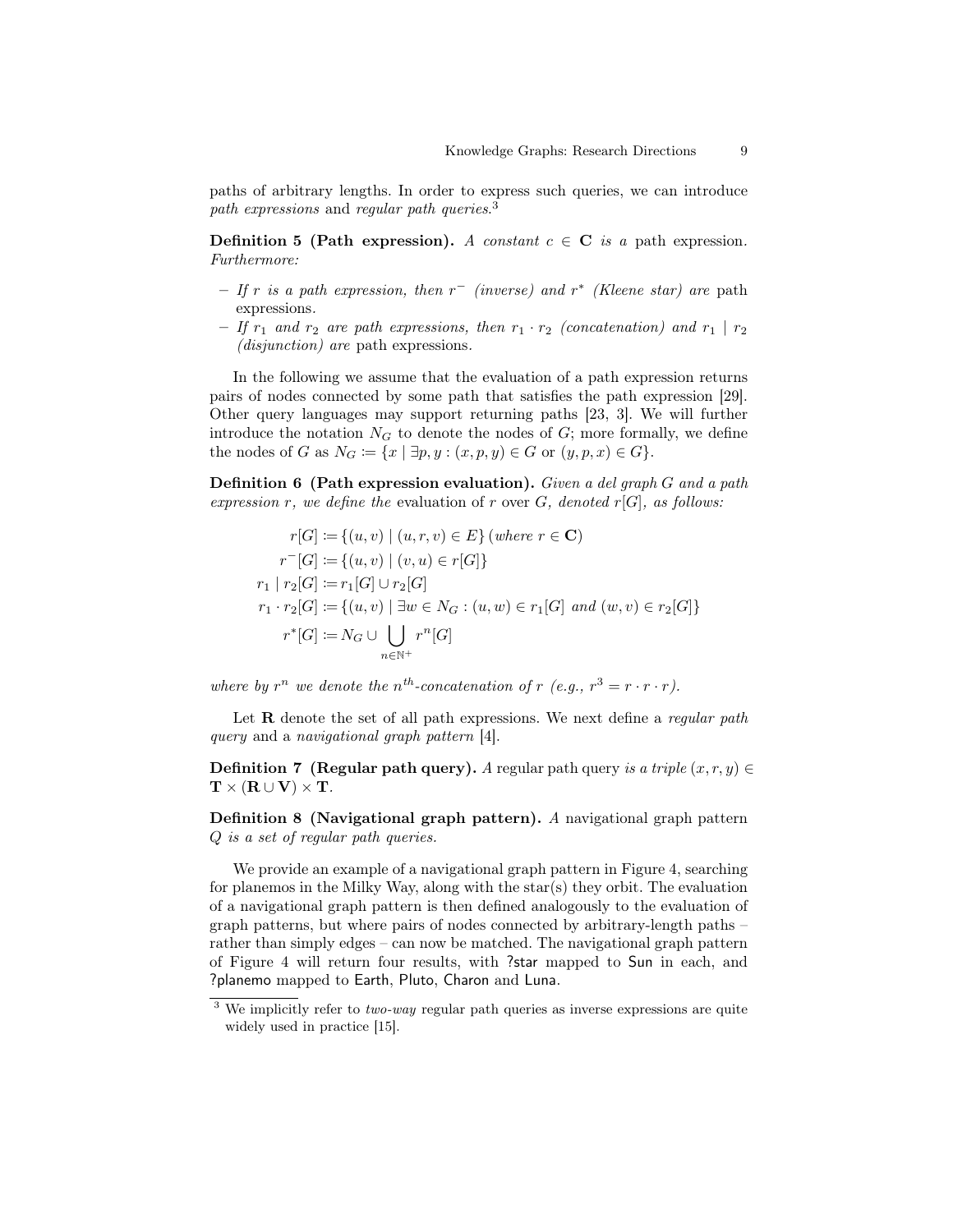

<span id="page-9-0"></span>Fig. 4. Navigational graph pattern looking for planemos in the Milky Way and the stars that they orbit

Finally, noting that navigational graph patterns again transform graphs into tables, it is natural to define complex navigational graph patterns, which support applying relational algebra over the results of one or more navigational graph patterns. Navigational graph patterns extended with (only) projection are known as conjunctive two-way regular path queries (C2RPQs) [\[9\]](#page-26-1).

The task of finding solutions for a query over a graph is known as *query* answering. While query answering have been well-studied in the literature [\[9,](#page-26-1) [4\]](#page-25-1), there are a number of interesting problems that arise when considering the evaluation of (complex) navigational graph patterns. We now discuss two topics.

## Topic 3.1: \*-case optimality



In the context of relational databases, the Atserias–Grohe–Marx (AGM) bound establishes a tight upper bound for the number of tuples that can be returned for conjunctive queries (without projection) over relations with a given number of tuples [\[7\]](#page-25-3). This bound can be naturally extended to give a tight bound in the case of graph patterns. For example, consider the following triangular graph pattern looking for planets of binary stars:



The AGM bound is based on a *fractional edge cover*, where each edge  $(relation)$  is assigned a weight in  $[0, 1]$  such that, for each variable, when we sum the weights of the edges it appears in, the value is at least 1. In this case, for example, we can assign  $\frac{1}{2}$  to orbits,  $\frac{1}{2}$  to child and  $\frac{1}{2}$  to parent, which is sufficient to (fractionally) cover all variables. The number of results returned by the query is then bounded by  $n_0^{w_0} \cdot n_0^{w_0} \cdot n_p^{w_p}$ , where  $n_0$ ,  $n_c$ ,  $n<sub>p</sub>$  denote the size of the relations for orbits, child and parent, respectively, while  $w_0$ ,  $w_c$ ,  $w_p$  denote their fractional edge cover weights. If we find the fractional edge cover that minimises the aforementioned product over all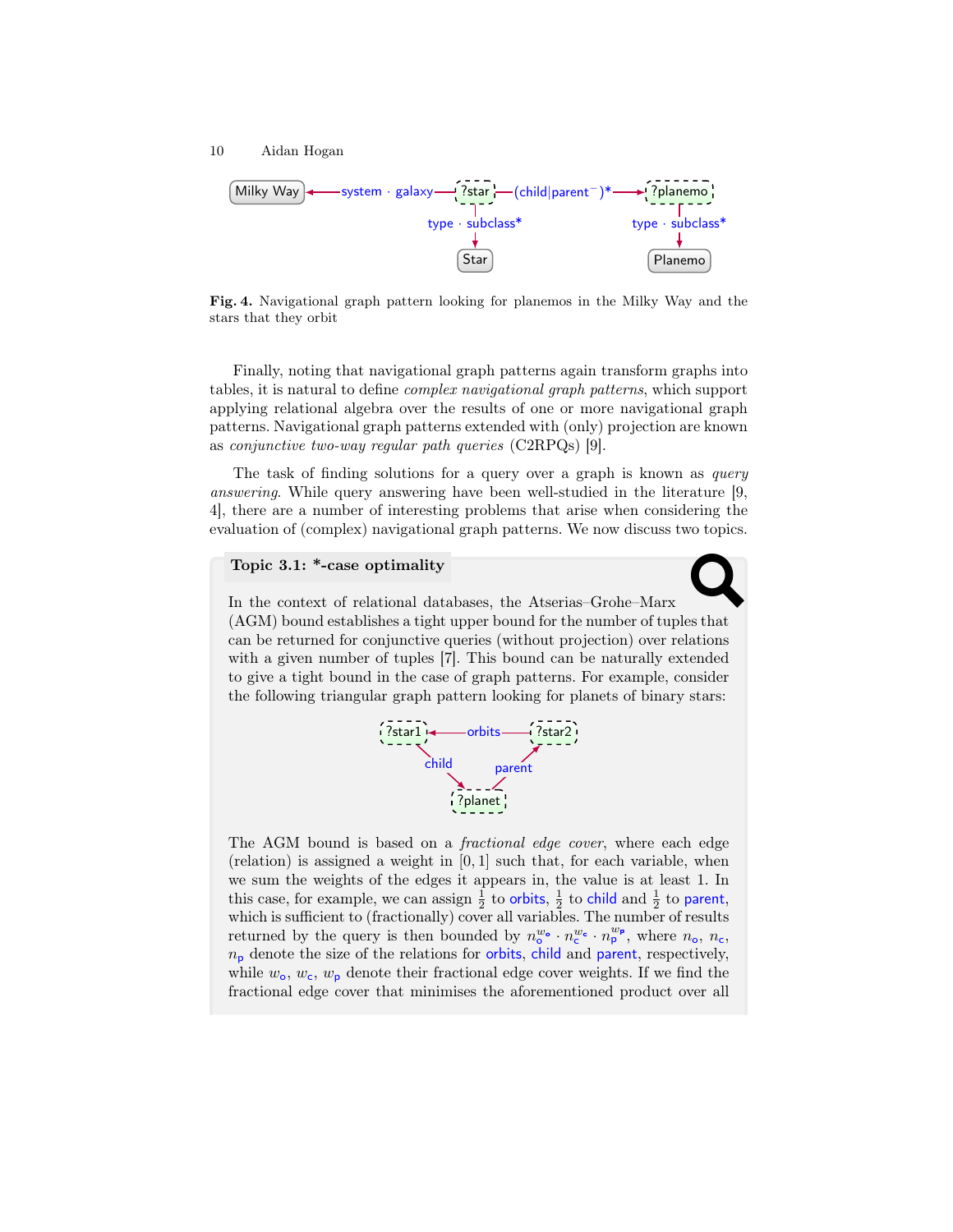relations, then the bound is tight. In this case, the tight bound is given by  $n_{\circ}^{\frac{1}{2}} \cdot n_{\circ}^{\frac{1}{2}} \cdot n_{\circ}^{\frac{1}{2}}$ ; assuming  $n = n_{\circ} = n_{\circ} = n_{p}$  for simplicity, we get  $n^{\frac{3}{2}}$ .

The AGM bound then gives us a general mechanism by which we can estimate the maximum number of results that a graph pattern can return. When we think of methods for enumerating all of the solutions for a graph pattern Q over a given graph, the best we can then hope for is an algorithm that runs in  $O(\beta(Q))$ , where  $\beta(Q)$  is the AGM bound for Q. This is not trivial as the classical strategies for evaluating the aforementioned graph pattern (nested loops, hash joins, etc.) would be to proceed pattern-bypattern, which would first execute a join such as:



But in this case we must assign 1 to child and 1 to parent to have a fractional edge cover, meaning that the bound for this join would be  $n^2$ , which could not be processed within the  $O(n^{\frac{3}{2}})$  runtime.

However, there do exist worst-case optimal join algorithms [\[50\]](#page-29-5) that allow for the solutions of such queries to always be evaluated within linear time of the worst-case output size (the AGM bound). The core idea of such algorithms is to apply multiple joins at once, essentially evaluating variable-by-variable, rather than pattern-by-pattern. Such algorithms have been implemented in the context of querying graphs, and have shown that these theoretic guarantees translate into promising results in practice, particularly for more complex graph patterns with cycles (e.g., [\[51,](#page-29-6) [1,](#page-25-4) [38,](#page-28-5) [36\]](#page-28-6)).

More work is left to do in terms of extending worst-case optimal algorithms to offer similar guarantees when other features of graph queries are present, including path expressions. Furthermore, works that go beyond worst-case optimality, perhaps considering average-case output size, or even instance-optimal join algorithms, are left to explore [\[50\]](#page-29-5).

## Topic 3.2: Native graph querying



Graph patterns return tables of solutions rather than graphs. An interesting research topic to explore is then to consider query languages based on composable operators that transform and return native graph objects – i.e., nodes, edges, paths, graphs, etc. – rather than tables.

We defined the evaluation of regular path queries such that the nodes connecting paths satisfying the path expression are returned. In practice,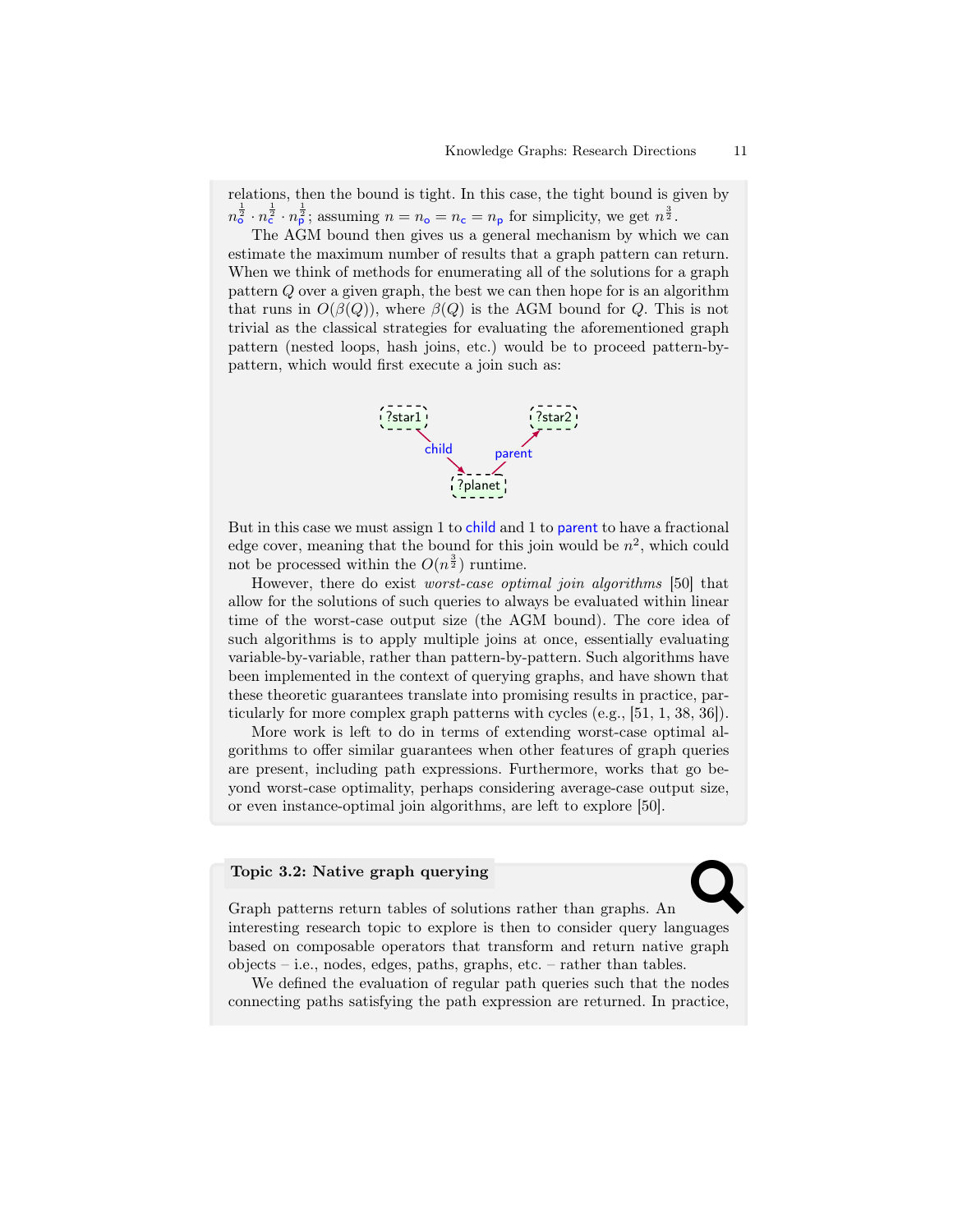it may often be necessary to return not only pairs of nodes, but also the paths themselves that are matched by the expression. Unlike pairs of nodes, paths in the presence of cycles may be infinite! For this reason, often a particular restriction is applied to the paths considered, such as to include only simple paths: paths that only visit each node at most once. As an additional complication, differing semantics may affect the complexity of evaluation in non-trivial ways; for example, finding a simple path of even length between two nodes (e.g., matching (orbits orbits)<sup>\*</sup> in a directed graph is NP-complete [\[42\]](#page-28-7)). Similarly, the number of even simple paths can be astronomically large, even for small graphs, making them difficult to implement [\[5\]](#page-25-5). Finally, it is unclear how paths of arbitrary length should be represented in the results, or what kinds of operators over paths can be defined in the query language; for example, how should we join different tables on a variable mapped to paths?

Practical query languages like Cypher [\[23\]](#page-27-2) support returning paths, and offer some operators, such as  $\text{length}(\cdot)$  over paths. G-CORE [\[3\]](#page-25-2) takes this one step further, and treats paths as "first-class citizens", allowing for returning paths in results, finding weighted shortest paths, and more besides. Still, however, more work is needed to understand how paths in results can be represented, what key operators should be defined for them, what are the appropriate semantics to apply, etc.

On the other hand, we may wish to return graphs from queries. Along these lines, SPARQL and G-CORE support CONSTRUCT queries, which allow for transforming a table of intermediate solutions into an output graph [\[29,](#page-27-1) [3\]](#page-25-2). Recursive extensions of CONSTRUCT queries have further been proposed and studied in the literature [\[56\]](#page-29-7). Still, however, CONSTRUCT queries are based on graph patterns that generate tables of intermediate results.

We then pose the idea of a *native graph query language* that is composed of unary and binary operators over graphs that return graphs. In the case of del graphs, which are defined as sets of triples, selection can be trivially defined in terms of filtering such triples, while set-based operators – union, intersection, difference – can be defined naturally with respect to the sets of triples. An interesting question relates to how joins on two graphs could or should be defined. Are joins even needed? What about aggregation? Would a graph-based definition of operators affect the computational complexity of query answering? Would it have practical benefits?

# 4 Ontologies

Looking more closely at the graph of Figure [1,](#page-3-0) we may be able to deduce additional knowledge beyond what is explicitly stated in the graph. For example, we might conclude that Charon and Luna are instances of Moon; that Toliman and Rigil Kentaurus are instances of Binary Stars; that Luna, Earth, Sun, etc., are all part of the Milky Way, etc. In order to be able to draw such conclusions automatically from a graph, we require a formal representation of the semantics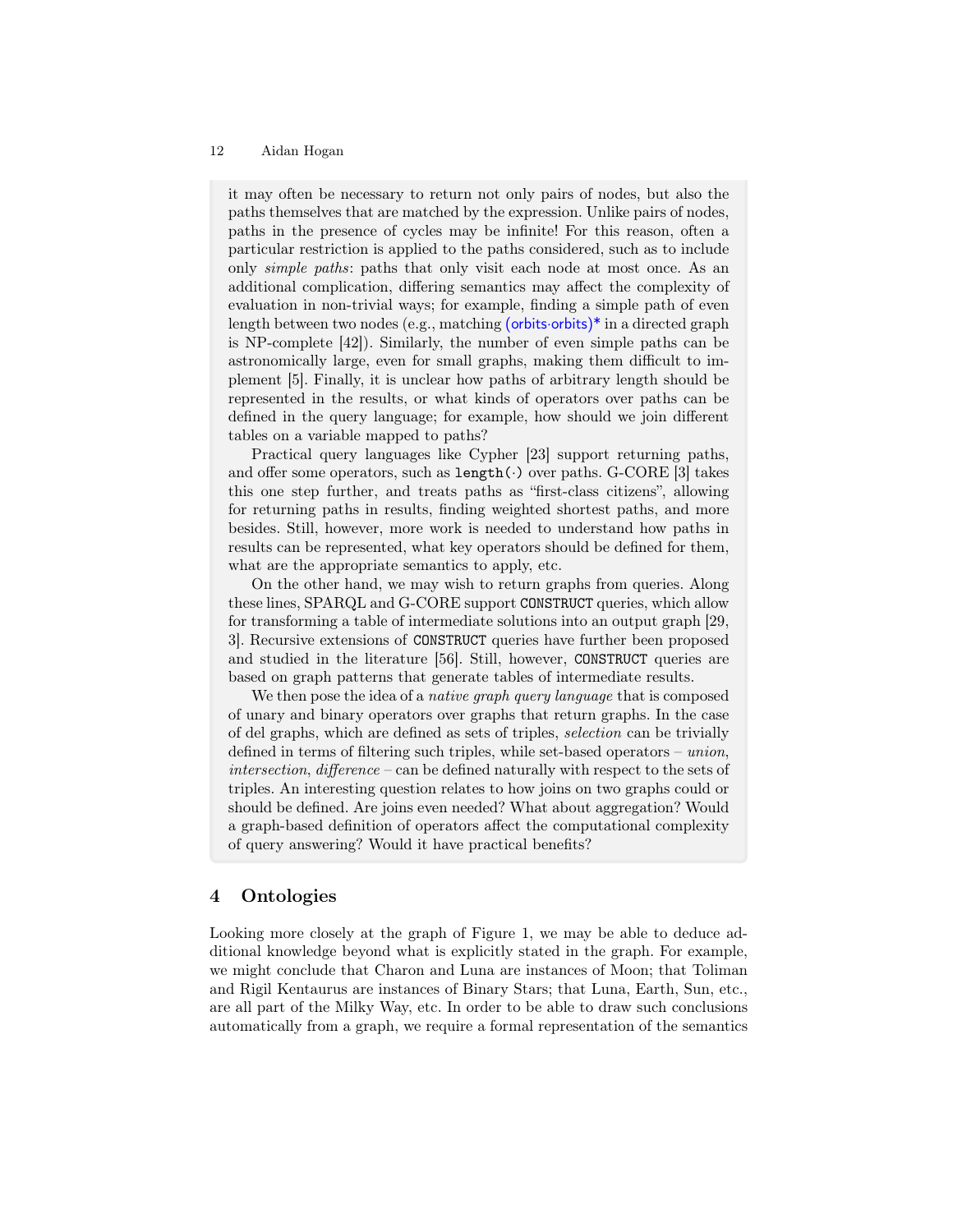of the terms used in the graph. While there are a number of alternatives that we might consider for this task, we initially focus on *ontologies*, which have long been studied in the context of defining semantics over graphs.

Ontologies centre around three main types of elements: individuals, concepts (aka classes) and roles (aka properties). They allow for making formal, welldefined claims about such elements, which in turn opens up the possibility to perform automated reasoning. In terms of the semantics of ontologies, there are many well-defined syntaxes we can potentially use, but perhaps the most established formalism is taken from Description Logics (DL) [\[58,](#page-30-4) [41,](#page-28-8) [8\]](#page-26-5), which studies logics centring around (unary and) binary relations, and logical primitives for which reasoning tasks remain decidable.

Table [2](#page-13-0) defines the typical DL constructs one can find in the literature. The syntax column denotes how the construct is expressed in DL. A DL ontology then consists of an assertional box (A-Box), a T-Box (terminological box), and an R-Box (role box), each of which consists of a set of axioms that describe formal claims about individuals, concepts and properties, respectively.

**Definition 9 (DL ontology).** A DL ontology O is defined as a tuple  $(A, T, R)$ , where A is the A-Box: a set of assertional axioms;  $\overline{\mathrm{I}}$  is the T-Box: a set of concept (aka class/terminological) axioms; and R is the R-Box: a set of role (aka property/relation) axioms.

Syntactically, DL ontologies can be serialised as (del) graphs. Such a serialisation is defined by the Web Ontology Language (OWL) [\[31\]](#page-27-3), which draws inspiration from the DL area towards standardising languages for which common reasoning tasks are decidable (or even tractable), and which defines serialisations of OWL ontologies as RDF graphs. In this context, looking at Figure [1,](#page-3-0) for example, a triple such as (Planet, subclass, Planemo) can be read as a concept axiom Planet  $\sqsubseteq$  Planemo, a triple such as (Pluto, child, Charon) can be read as a role axiom child(Pluto, Charon), while a triple such as (Charon, type, Planemo) can be read as a concept assertion Planemo(Charon).

Regarding the formal meaning of these axioms, the semantics column of Table [2](#page-13-0) defines axioms using interpretations.

**Definition 10 (DL interpretation).** A DL interpretation  $I$  is defined as a pair  $(\Delta^I, \cdot^I)$ , where  $\Delta^I$  is the interpretation domain, and  $\cdot^I$  is the interpretation function. The interpretation domain is a set of individuals. The interpretation function accepts a definition of either an individual a, a concept  $C$ , or a role  $R$ , mapping them, respectively, to an element of the domain  $(a^I \in \Delta^I)$ , a subset of the domain  $(C^I \subseteq \Delta^I)$ , or a set of pairs from the domain  $(R^I \subseteq \Delta^I \times \Delta^I)$ .

An interpretation I satisfies an ontology  $O$  if and only if, for all axioms in  $O$ , the corresponding semantic conditions in Table [2](#page-13-0) hold for I. In this case, we call I a model of O. This notion of a model gives rise to the key notion of entailment.

**Definition 11.** Given two DL ontologies  $O_1$  and  $O_2$ , we define that  $O_1$  entails  $O_2$ , denoted  $O_1 \models O_2$ , if and only if every model of  $O_1$  is a model of  $O_2$ .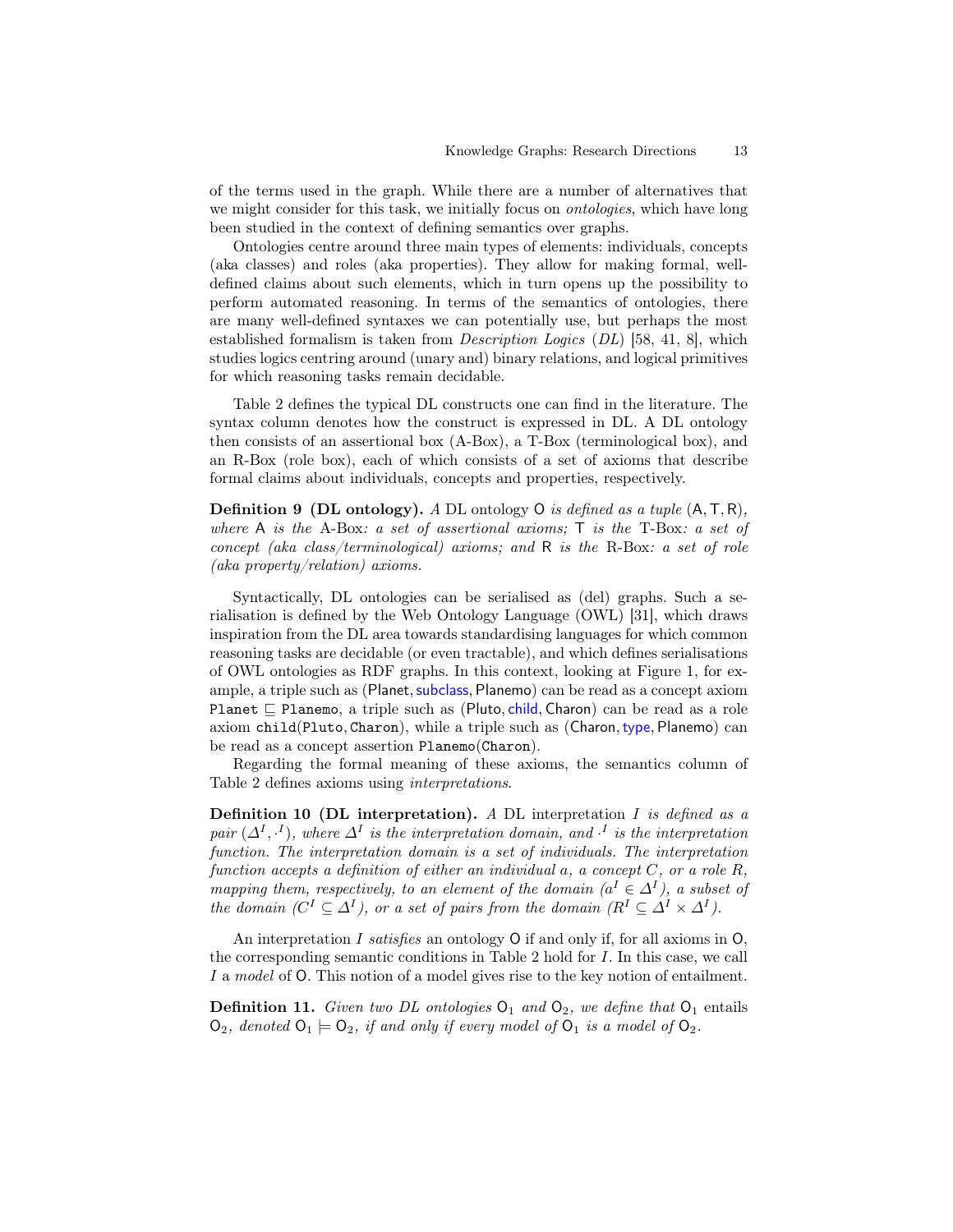| Name                           | Syntax                                                  | Semantics $(·I)$                                                                                                   |  |  |
|--------------------------------|---------------------------------------------------------|--------------------------------------------------------------------------------------------------------------------|--|--|
| <b>CONCEPT DEFINITIONS</b>     |                                                         |                                                                                                                    |  |  |
| Atomic Concept                 | А                                                       | $AI$ (a subset of $\DeltaI$ )                                                                                      |  |  |
| Top Concept                    | Τ                                                       | $\varDelta^I$                                                                                                      |  |  |
| <b>Bottom Concept</b>          | T                                                       | Ø                                                                                                                  |  |  |
| Concept Negation               | $\neg C$                                                | $\varDelta^I\setminus C^I$                                                                                         |  |  |
| Concept Intersection           | $C \sqcap D$                                            | $C^I\cap D^I$                                                                                                      |  |  |
| Concept Union                  | $C \sqcup D$                                            | $C^I\cup D^I$                                                                                                      |  |  |
| Nominals                       | $\{a\}$                                                 | $\{a^I\}$                                                                                                          |  |  |
| Existential Restriction        | $\exists R.C$                                           | $\{x \mid \exists y : (x, y) \in R^I \text{ and } y \in C^I\}$                                                     |  |  |
| Universal Restriction          | $\forall R.C$                                           | $\{x\mid \forall y: (x,y)\in R^I \text{ implies } y\in C^I\}$                                                      |  |  |
| Self Restriction               | $\exists R$ .Self                                       | ${x   (x, x) \in R^I}$                                                                                             |  |  |
| Number Restriction             | $\star n R$ (where $\star \in \{\geq, \leq, =\}$ )      | ${x \mid \# \{y : (x, y) \in R^I\} \star n}$                                                                       |  |  |
| Qualified Number Restriction   | $\star n \, R.C$ (where $\star \in \{\geq, \leq, =\}$ ) | ${x \mid \# \{y : (x, y) \in R^I \text{ and } y \in C^I\} \star n}$                                                |  |  |
| CONCEPT AXIOMS (T-Box)         |                                                         |                                                                                                                    |  |  |
| Concept Inclusion              | $C \sqsubseteq D$                                       | $C^I \subseteq D^I$                                                                                                |  |  |
| <b>ROLE DEFINITIONS</b>        |                                                         |                                                                                                                    |  |  |
| Role                           | $\cal R$                                                | $R^I$ (a subset of $\Delta^I \times \Delta^I$ )                                                                    |  |  |
| Inverse Role                   | $R^-$                                                   | $\{ (y,x) \:   \: (x,y) \in R^I \}$ $\varDelta^I \times \varDelta^I$                                               |  |  |
| Universal Role                 | U                                                       |                                                                                                                    |  |  |
| ROLE AXIOMS (R-Box)            |                                                         |                                                                                                                    |  |  |
| Role Inclusion                 | $R \sqsubseteq S$                                       | $R^I \subseteq S^I$                                                                                                |  |  |
| Complex Role Inclusion         | $R_1 \circ \ldots \circ R_n \sqsubseteq S$              |                                                                                                                    |  |  |
| Transitive Roles               | $\mathsf{Trans}(R)$                                     | $\begin{array}{l} R_1^I \circ \ldots \circ R_n^I \subseteq S^I \\ R^I \circ R^I \subseteq R^{\bar{I}} \end{array}$ |  |  |
| <b>Functional Roles</b>        | Func(R)                                                 | $\{(x, y), (x, z)\}\subseteq R^I$ implies $y = z$                                                                  |  |  |
| Reflexive Roles                | Ref(R)                                                  | for all $x \in \Delta^I : (x, x) \in R^I$                                                                          |  |  |
| Irreflexive Roles              | Irref(R)                                                | for all $x \in \Delta^I : (x, x) \notin R^I$                                                                       |  |  |
| Symmetric Roles                | Sym(R)                                                  | $R^{I} = (R^{-})^{I}$                                                                                              |  |  |
| Asymmetric Roles               | Asym $(R)$                                              | $R^I \cap (R^-)^I = \emptyset$                                                                                     |  |  |
| Disjoint Roles                 | Disj(R, S)                                              | $R^I \cap S^I = \emptyset$                                                                                         |  |  |
| <b>ASSERTIONAL DEFINITIONS</b> |                                                         |                                                                                                                    |  |  |
| Individual                     | $\boldsymbol{a}$                                        | $a^I$ (an element of $\Delta^I$ )                                                                                  |  |  |
| ASSERTIONAL AXIOMS (A-Box)     |                                                         |                                                                                                                    |  |  |
| Role Assertion                 | $(a^I, b^I) \in R^I$<br>R(a,b)                          |                                                                                                                    |  |  |
| Negative Role Assertion        | $\neg R(a,b)$                                           | $(a^I, b^I) \notin R^I$                                                                                            |  |  |
| Concept Assertion              | C(a)                                                    | $a^I \in C^I$                                                                                                      |  |  |
| Equality                       | $a = b$                                                 | $a^I = b^I$                                                                                                        |  |  |
| Inequality                     | $a \neq b$                                              | $a^I \neq b^I$                                                                                                     |  |  |
|                                |                                                         |                                                                                                                    |  |  |

<span id="page-13-0"></span>Table 2. Description Logic syntax and semantics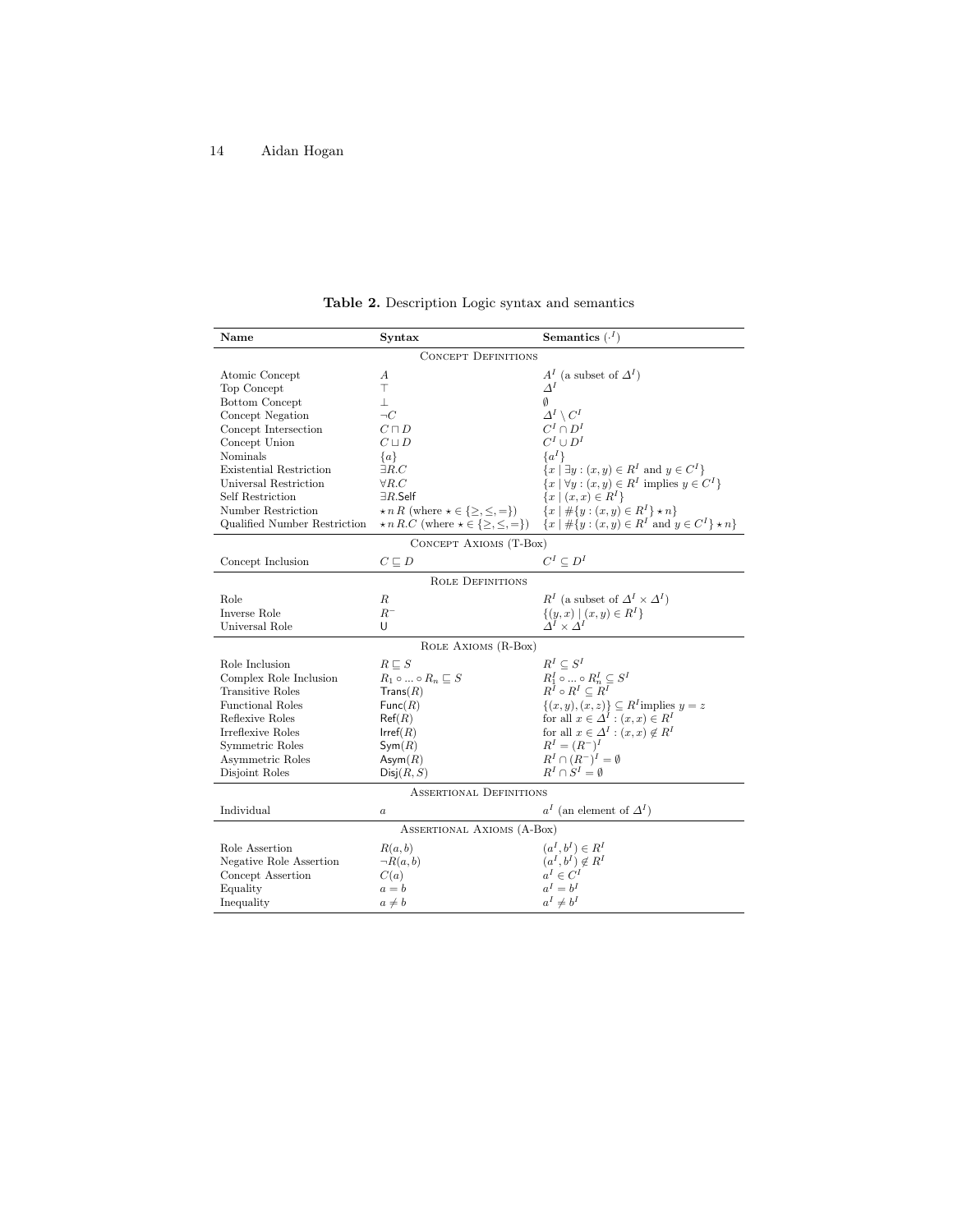As an example of a DL ontology, for  $O := (A, T, R)$ , let:

- $A := \{$ Planet(Earth), parent(Luna, Earth), parent(Pluto, Sun) $\};$
- $-$  T := {Planet  $\sqsubset$   $\forall$ child.Moon, Planemo  $\equiv$  Moon  $\sqcup$  Planet  $\sqcup$  DwarfPlanet};
- $R := \{parent \sqsubseteq orbits, parent \equiv child^{-}\}.$

For  $I = (\Delta^I, \cdot^I)$ , let:

- $\begin{aligned} -\Delta^I &\coloneqq \{\oplus, \mathbb{C}, \mathbb{R}, \mathfrak{R}\};\ -\text{ Earth}^I &\coloneqq \oplus, \text{ Luna}^I &\coloneqq \mathbb{C}\,, \text{ Pluto}^I &\coloneqq \mathbb{R}, \text{Sun}^I &\coloneqq \mathfrak{R};\ \mathbf{S} &\coloneqq \mathbb{R}\,, \text{Sun}^I &\coloneqq \mathbb{R}\,, \text{Stab}^I \end{aligned}$
- $-$  Planet<sup> $I := {\oplus, \boxtimes, \text{Planemo}^I} := {\oplus, \boxtimes, \oplus, \text{mod}}$ </sup>
- $-$  parent<sup> $I := \{(\mathfrak{C}, \oplus), (\mathfrak{D}, \dot{\mathfrak{D}})\},$  child $I := \{(\oplus, \mathfrak{C}),(\dot{\mathfrak{P}}, \mathfrak{D})\}.$ </sup>

The interpretation I is not a model of  $\overline{O}$  since it does not have that  $\mathbb C$  is an instance of Moon, nor that  $\mathbb C$  orbits  $\oplus$ , nor that  $\mathbb E$  orbits  $\mathfrak{D}$ . However, if we extend the interpretation  $I$  with the following:

$$
- \text{ Moon}^I := \{ \text{ } \textcircled{}, \\ - \text{ orbits}^I := \{ (\text{ } \textcircled{}, \oplus), (\text{ } \text{ } \textcircled{}, \text{ } \textcircled{}) \}.
$$

then the interpretation of I will satisfy – i.e., will be a model of – the ontology O. Notably even though the ontology O does not entail that Planemo(Pluto), it is still the case that I satisfies O; this is often referred to as the Open World Assumption, where ontologies are not assumed to completely describe the world, but rather to be incomplete. Now given the ontology:

$$
O' := (\{ \text{Moon}(\text{Luna}) \}, \{ \text{Moon} \sqsubseteq \text{Planemo} \}, \{\}) ,
$$

we may – with a bit of thought – convince ourselves of the fact that any model I of O must also be a model of O', and hence that  $O \models O'$ .

Unfortunately, deciding entailment for DL ontologies using all of the axioms of Table [2](#page-13-0) in an unrestricted manner is undecidable. Hence, different DLs then apply different restrictions to the use of these axioms in order to achieve particular guarantees with respect to the complexity of deciding entailment. Most DLs are founded on one of the following base DLs (we use indentation to denote that the child DL extends the parent DL):

ALC (Attributive Language with Complement [\[61\]](#page-30-5)), supports atomic concepts, the top and bottom concepts, concept intersection, concept union, concept negation, universal restrictions and existential restrictions. Role and concept assertions are also supported.

 $\mathcal S$  extends  $\mathcal{ALC}$  with transitive closure.

These base languages can be extended as follows:

 $H$  adds role inclusion.

R adds (limited) complex role inclusion, as well as role reflexivity, role irreflexivity, role disjointness and the universal role.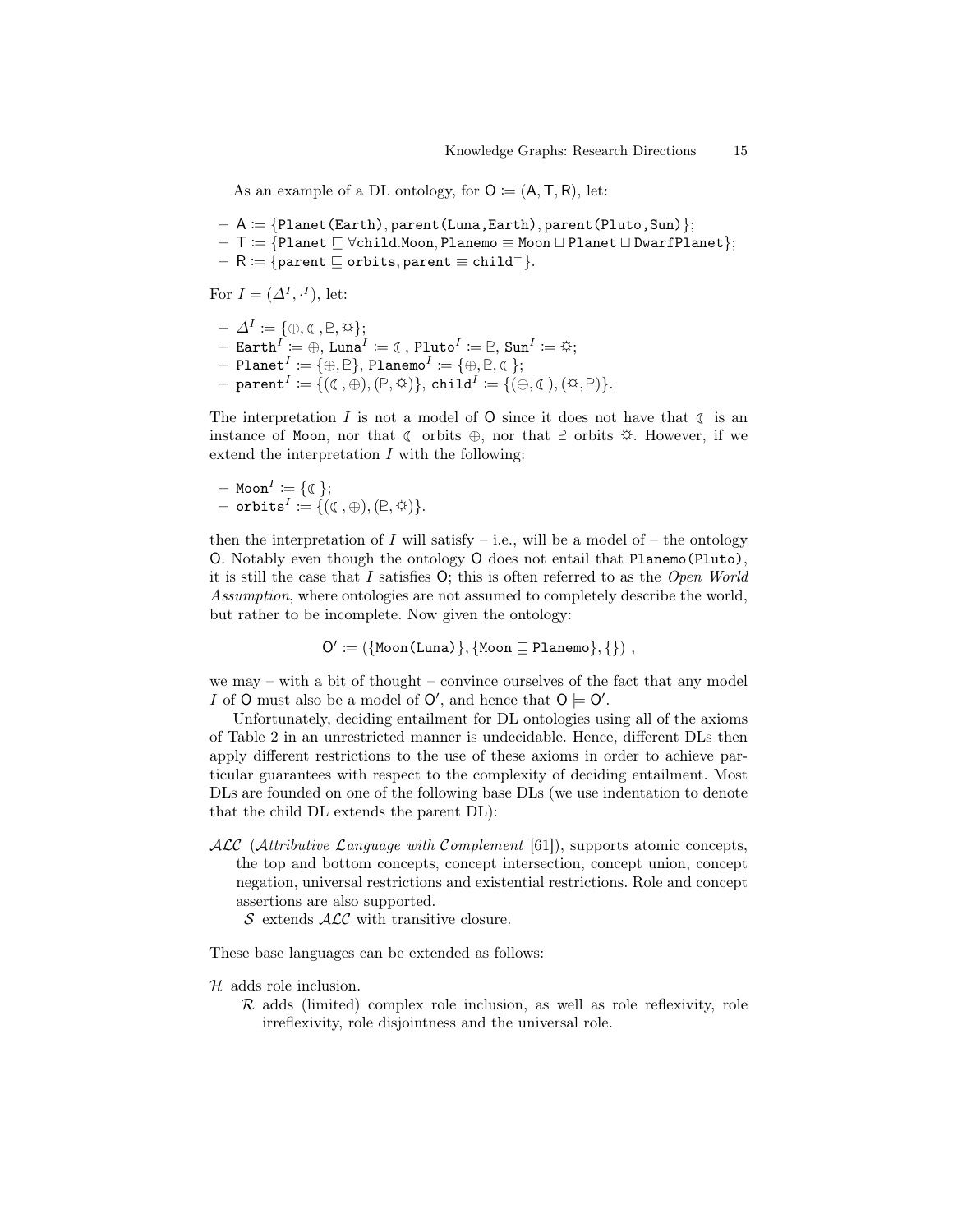$\mathcal O$  adds nomimals.

 $I$  adds inverse roles.

 $F$  adds (limited) functional properties.

 $\mathcal N$  adds (limited) number restrictions.

 $Q$  adds (limited) qualified number restrictions (subsuming  $N$  given  $\top$ ).

We use "(limited)" to indicate that such features are often only allowed under certain restrictions to ensure decidability; for example, complex roles (chains) typically cannot be combined with cardinality restrictions. DLs are then typically named per the following scheme, where  $[a|b]$  denotes an alternative between a and b and  $[c][d]$  denotes a concatenation  $cd$ :

# $[ALC|S||H|R][O][I][F|N|Q]$

Examples include  $ALCO$ ,  $ALCHI$ ,  $SHIF$ ,  $SROIQ$ , etc. These languages often apply additional restrictions on concept and role axioms to ensure decidability, which we do not discuss here. For further details on Description Logics, we refer to the recent book by Baader et al. [\[8\]](#page-26-5).

We now discuss a research topic relating to the combination of ontology entailment and graph querying.

## Topic 4.1: OBDA on graphs



The area of Ontology-Based Data Access (OBDA) [\[72\]](#page-31-1) focuses on finding and implementing DL fragments for which query answering can be conducted over an ontology by means of a query rewriting strategy. Given an ontology and a graph query, this strategy involves extending the query such that, when it is evaluated over the base data, the solutions include those also given by entailments with respect to the ontology. For example, with respect to the aforementioned example ontology  $O$ , a simple graph pattern  $\{$  (?moon, type, Moon)} may be rewritten to query for:

> {(?moon,type, Moon)}∪ {(?planet,type, Planet)(?planet, child, ?moon)}∪ {(?planet,type, Planet)(?moon, parent, ?planet)}

capturing the various ways in which instances of Moon could be entailed from the base data. The ability of an ontology language (e.g., DL fragment) to have all of its entailments supported in this way for queries using the basic relational algebra (i.e., complex graph patterns) is called firstorder rewritability (referring to "first-order queries" which are equivalent to relational algebra queries per Codd's theorem). In general, only heavily restricted ontology languages have this property [\[6\]](#page-25-6), often only conjunctive queries are accepted, and often the rewritten queries are unions of graph patterns (rather than using the full algebra) as illustrated above.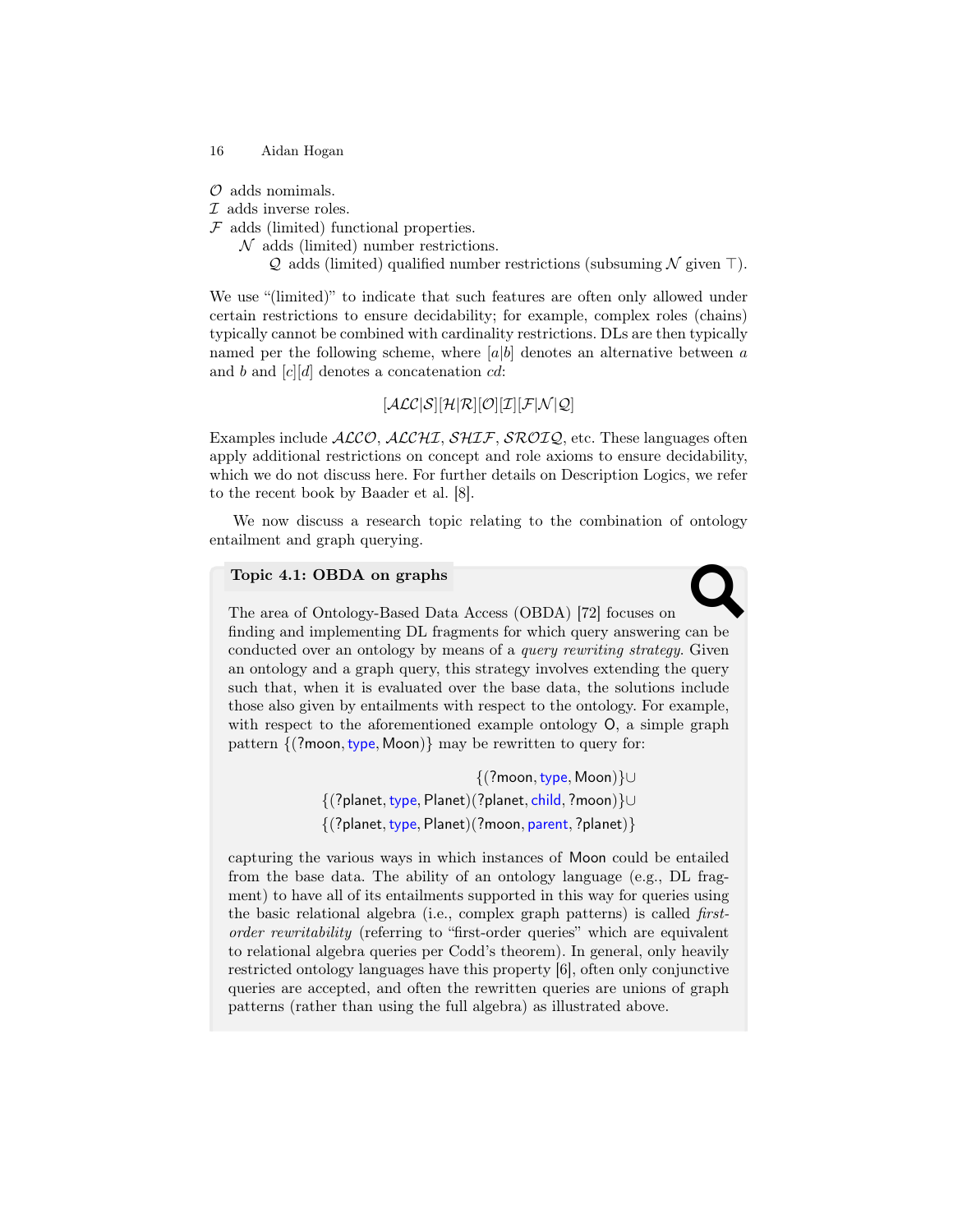So what happens if the input query is not simply a graph pattern or a conjunctive query, but is rather a (complex) navigational graph pattern? A number of works have studied the complexity of query answering for navigational graph patterns in the presence of ontologies of varying expressivity [\[54,](#page-29-8) [65,](#page-30-6) [12\]](#page-26-6). However, such queries are not first-order queries, and are not first-order rewritable, where it is thus unclear how regular path queries can be supported in the context of OBDA, for example.

Many database systems, however, support features that go beyond firstorder queries; for example, relational database engines support recursion, while graph database engines support path expressions. Such features of query engines have rarely exploited as targets for query rewriting strategies; exceptions include works on supporting transitive closure [\[63\]](#page-30-7) and recursive rules [\[73\]](#page-31-2) using SQL recursion, and studies of other forms of rewritability, such as rewriting to Datalog and Monadic Disjunctive Datalog [\[22\]](#page-26-7).

This leaves the question: given a graph database system capable of answering (complex) navigational graph patterns – as popular in practice – what are the limits to the types of OBDA that the system can support through query rewriting? What kinds of input queries can be supported with respect to which ontology languages? A number of works have explored query rewriting strategies considering navigational queries as targets, but have focussed on particular ontology languages [\[13,](#page-26-8) [21\]](#page-26-9). An interesting topic would be to explore, more generally, what kinds of ODBA typical graph database engines can support, and under what assumptions. Furthermore, experimental works to understand the limitations of such techniques in terms of scalability and performance would be of importance to understand how such systems can be adopted in practice.

## 5 Rules

Another way to define the semantics of knowledge graphs is to use rules. Rules can be formalised in many ways – as Horn clauses, as Datalog, etc. – but in essence they consist of IF-THEN statements, where IF some condition holds, THEN some entailment holds. Here we define rules based on graph patterns.

**Definition 12 (Rule).** A rule is a pair  $R := (B, H)$  such that B and H are graph patterns. The graph pattern  $B$  is called the body of the rule while  $H$  is called the head of the rule.

Given a graph G and a rule  $R = (B, H)$ , we can then apply R over G by taking the union of  $\mu(H)$  for all  $\mu \in B(G)$ . Typically we will assume that the set of variables used in H will be a subset of those used in  $B(\mathbf{V}(H) \subseteq \mathbf{V}(B))$ , which assures us that  $\mu(H)$  will always result in a graph without variables. Given a set of rules, we can then apply each rule recursively, accumulating the results in the graph until a fixpoint is reached, thus enriching our graph with entailments.

There is a large intersection between the types of semantics we can define with rules and with DL-based ontologies [\[40\]](#page-28-9). For example, we can capture the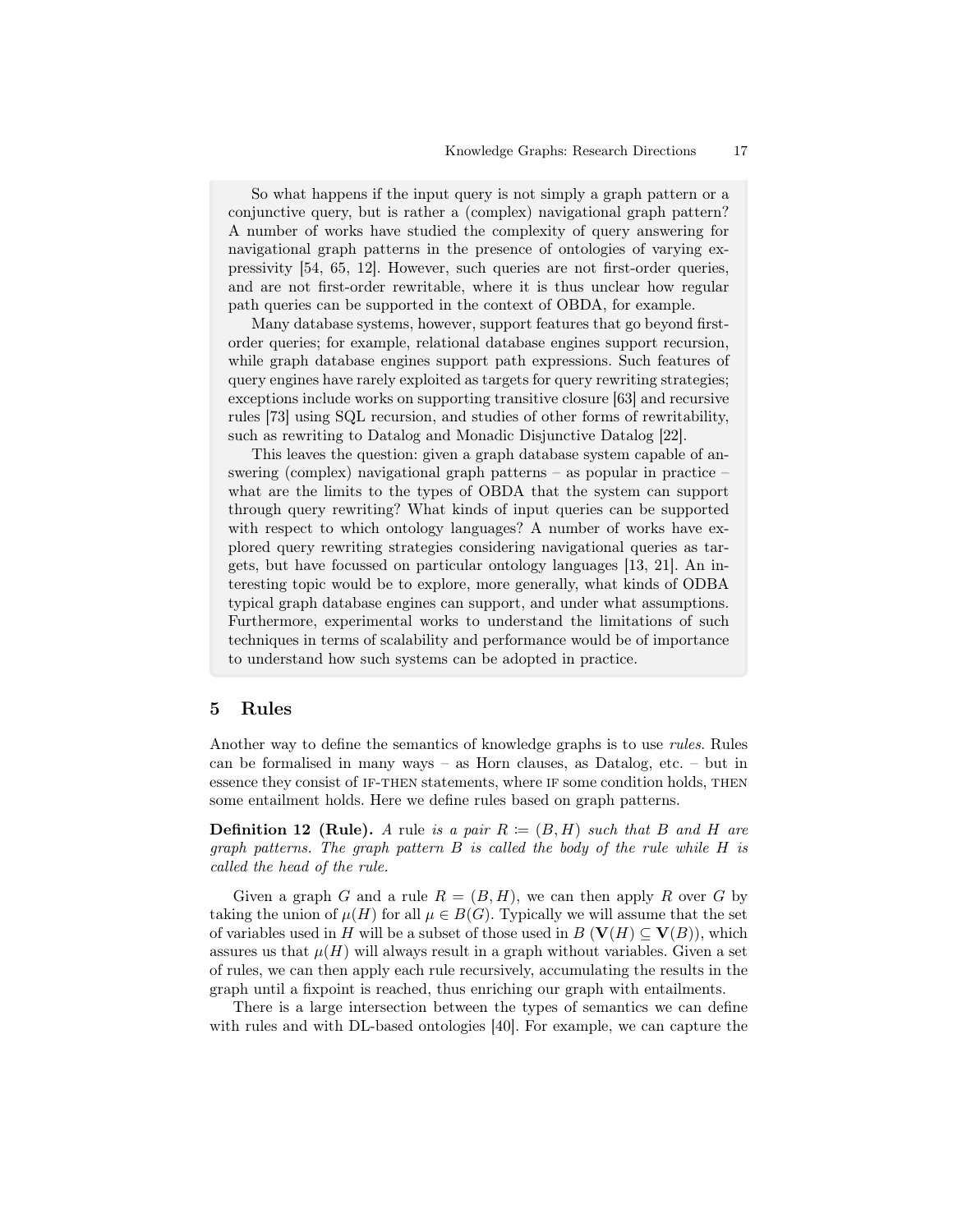role-inclusion axiom parent  $\sqsubseteq$  orbits as a rule (written  $B \to H$ ):

$$
\{(?x, parent, ?y)\} \rightarrow \{(?x, orbits, ?y)\}
$$

or we can capture the concept inclusion Planet  $\subseteq \forall$ child.Moon as:

 $\{(?x, type, Planet), (?x, child, ?y)\} \rightarrow \{(?y, type, Moon)\}.$ 

However, we cannot capture axioms such as BinaryStar  $\Box$  ∃orbits.BinaryStar with the types of rules we have seen. Such an axiom would need a rule like:

 $\{(?x, type, BinaryStar)\}\rightarrow \exists y: \{(?x, orbits, y), (y, type, BinaryStar)\}$ 

where the head introduces a fresh existential variable  $y$  for each binary star, which itself is a binary star. (Note that if left unrestricted, such a rule, applied recursively on a single instance of a binary star, might end up creating an infinite chain of existential binary stars, each orbiting their existential successor!)

Additionally, rules as we have previously defined cannot capture axioms of the form Planemo  $\sqsubseteq$  Moon  $\sqcup$  Planet  $\sqcup$  DwarfPlanet either. For this we would need a rule along the lines of the following:

$$
{\begin{aligned}\n\{(?x, type, Planemo)\} &\rightarrow\{(?x, type, Moon)\} \vee \\
&\{(?x, type, Planet)\} \vee \\
&\{(?x, type, DwarfPlanet)\}.\n\end{aligned}}
$$

Here we introduce the disjunctive connective "∨" to state that when the body is matched, then at least one of the heads holds true.

Rules extended with existentials and disjunction have, however, been explored as extensions of Datalog. Datalog $\pm$  variants support existential rules (aka tuple generating dependencies (tgds)) that allow for generating existentials in the head of the rule, per the BinaryStar example, but typically in a restricted way to ensure termination. On the other hand, Disjunctive Datalog allows for using disjunction in the head of rules, as seen in the Planemo example. These extensions allow rules to capture semantics similar to more expressive DLs [\[59,](#page-30-8) [26,](#page-27-4) [27\]](#page-27-5).

On the other hand, rules can express entailments not typically supported in DLs, where a simple example of such a rule is:

 $\{(?x, orbits, ?y), (?y, orbits, ?x)\} \rightarrow \{(?x, sibling, ?y)\}.$ 

This type of entailment would require role intersection, which is not typically supported by DLs. More generally, cyclical graph patterns that entail role assertions are typically not supported in DLs, though easily captured by rules.[4](#page-17-0)

Efficient reasoning systems have then been developed to support such rules over knowledge graphs, including most recently, Vadalog [\[11\]](#page-26-10) and VLog [\[17\]](#page-26-11).

<span id="page-17-0"></span><sup>4</sup> Cyclical graph patterns that entail concept assertions can be captured, in a slightly roundabout way, in DLs with Self Restrictions and Complex Role Inclusions.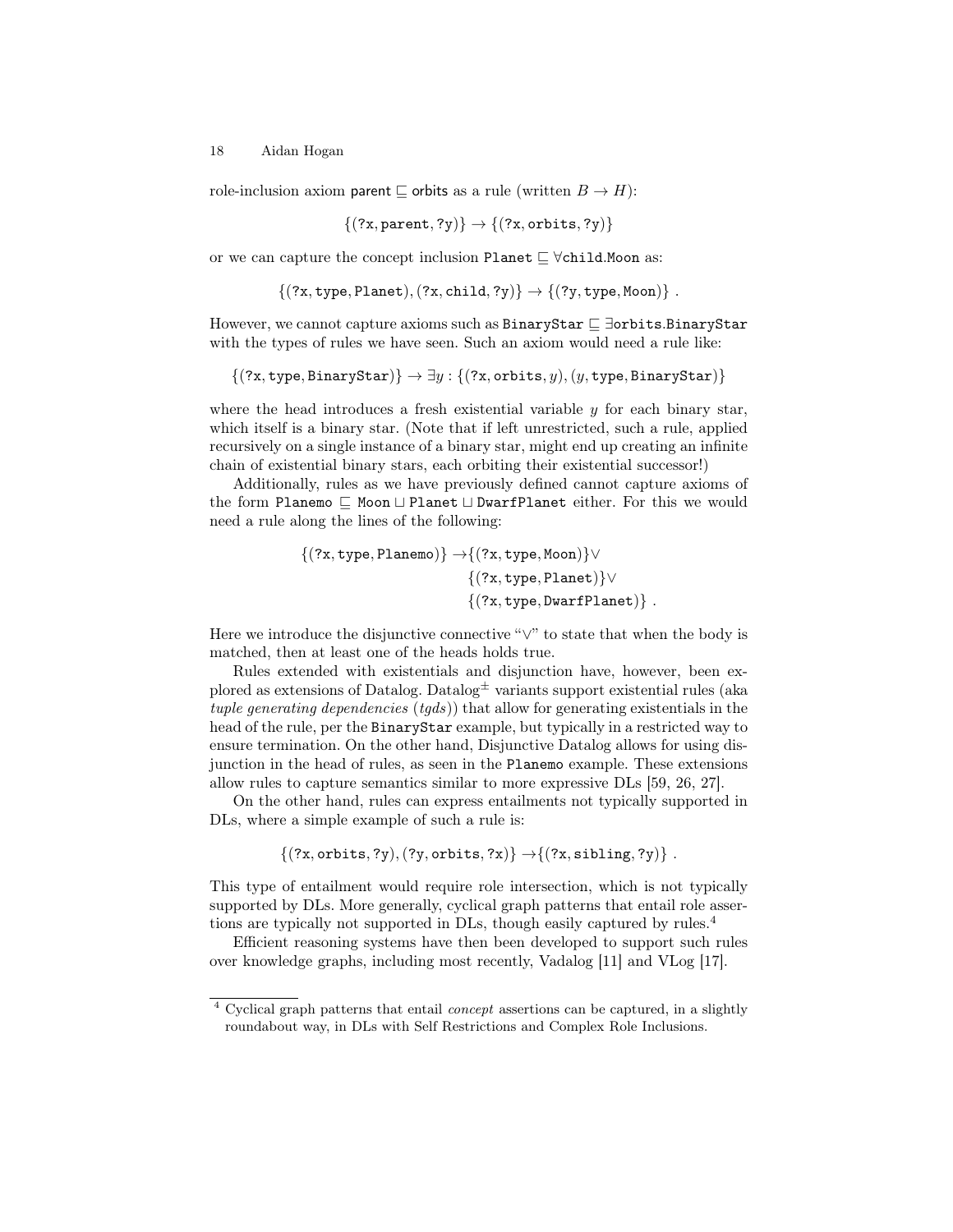#### Topic 5.1: Existential/disjunctive rule mining



Given a diverse knowledge graph, such as Wikidata [\[67\]](#page-30-1), manually defining all of the rules that may hold is a costly exercise. To help arrive at an initial set of rules in such cases, a number of rule mining techniques have been proposed that, given a graph, a certain *support* threshold, and a certain confidence threshold, will return rules that meet the defined thresholds; support is defined as the number of entailments given by the rule that are deemed correct, while confidence is the ratio of entailments given by the rule that are deemed correct. Given that knowledge graphs are incomplete, while we may assume that the triples given by the graph are correct, it is not clear how we might know which triples are incorrect. A common heuristic is to apply a *Partial Completeness Assumption (PCA)* [\[24\]](#page-27-6), where a triple  $(s, p, o)$  is considered correct if it appears in G, and incorrect if it does not appear in G but there exists a triple  $(s, p, o')$  that does appear in G; other triples are ignored. A seminal rule mining system along these lines is AMIE [\[24\]](#page-27-6), which incrementally builds rules using a sequence of steps called "refinements", filtering rules that do not meet the specified thresholds. A number of later systems support additional features in rules, such as forms of negation [\[32\]](#page-27-7). However, to the best of our knowledge, mining existential or disjunctive rules remains open for knowledge graphs.

## 6 Context

All of the data represented in Figure [1](#page-3-0) holds true with respect to a given context: a given scope of truth. As an example of temporal context, the Sun will cease being a G-type Star and will eventually become a White Dwarf in its later years. We may also have spatial context (e.g., to state that something holds true in a particular region of space, such as a solar eclipse affecting parts of Earth), provenance (e.g., to state that something holds true with respect to a given source, such as the mass of a given planet), and so forth.

There are a variety of syntactic ways to embed contextual meta-data in a knowledge graph. Within del graphs, for example, the options include reification [\[18\]](#page-26-2), n-ary relations [\[18\]](#page-26-2), and singleton properties [\[52\]](#page-29-9). Context can also be represented syntactically using higher-arity models, such as property graphs [\[4\]](#page-25-1), RDF\* [\[30\]](#page-27-8), or named graphs [\[18\]](#page-26-2). For further details on these options for representing context in graphs, we refer to the extended tutorial [\[35\]](#page-28-0).

Aside from syntactic conventions for representing context in graphs, an important issue is with respect to how the semantics of context should be defined. A general contextual framework for graphs based on annotations has been proposed by Zimmermann et al. [\[76\]](#page-31-3), based on the notion of an annotation domain.

Definition 13 (Annotation domain). Let A be a set of annotation values. An annotation domain is defined as an idempotent, commutative semi-ring  $D =$  $\langle A, \oplus, \otimes, \mathbf{0}, \mathbf{1} \rangle$ .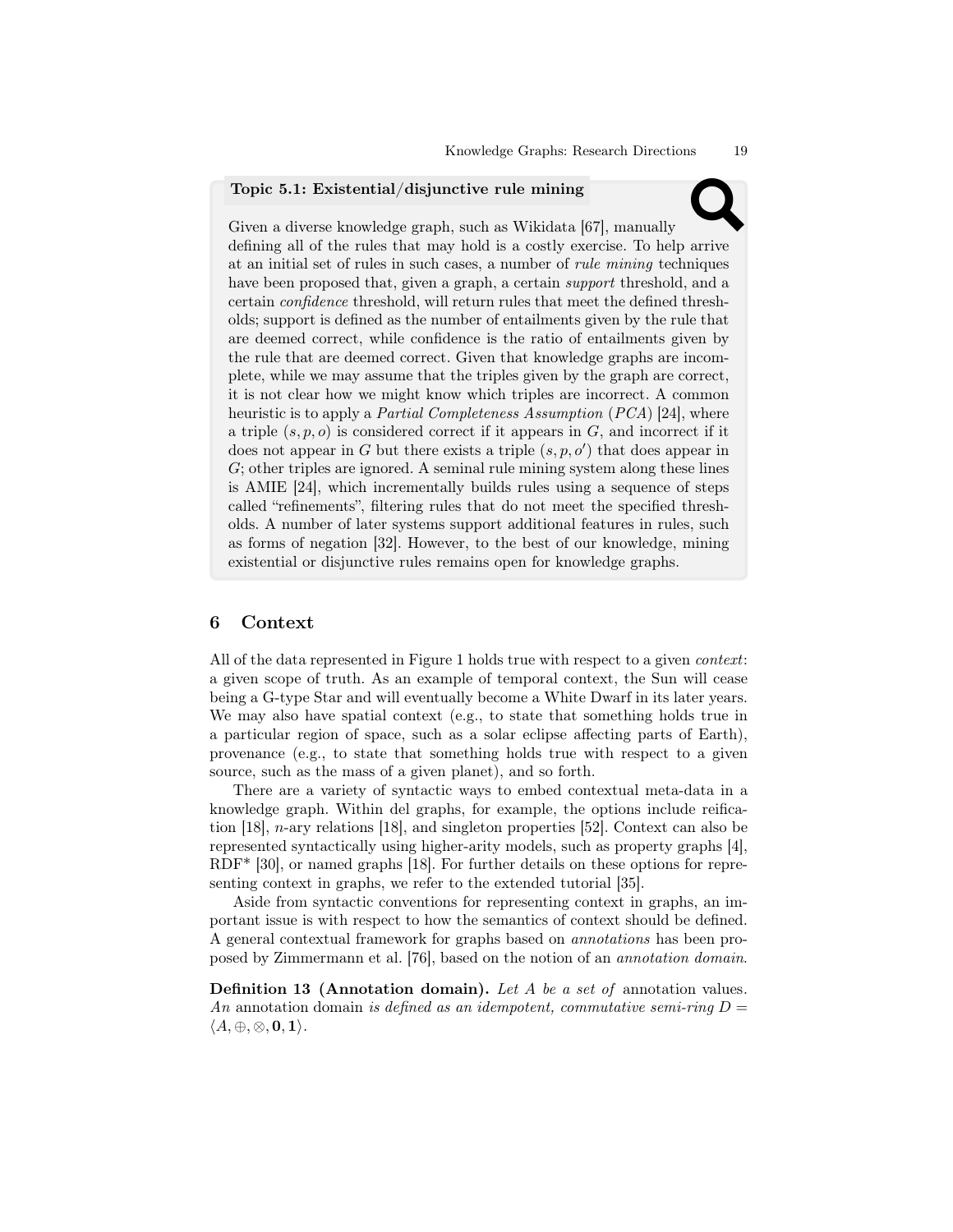For example, we may define A to be powerset of numbers from  $\{1, \ldots, 365\}$ indicating different days of the year. We may then annotate triples such as (Luna, occults, Sun) with a set of days in a given year – say  $\{13, 245, 301\}$  on which the given occultation will occur. Given another similar such triple – say (Luna, occults, Jupiter) annotated with  $\{46, 245, 323\}$  – we can define  $\oplus$  to be ∪ and use it to find the annotation for days when Luna occults the Sun or Jupiter  $({13, 46, 245, 301, 323})$ ; we can further define ⊗ to be ∩ and use it to find the annotation for days when Luna occults the Sun and Jupiter  $({245})$ . In this scenario, 0 would then refer to the empty set, while 1 would refer to the set of all days of the year. Custom annotation domains can be defined for custom forms of context, and can be used in the context of querying and rules for computing the annotations corresponding to particular results and entailments.

In the context of ontologies, a more declarative framework for handling context – called contextual knowledge repositories – was proposed by Homola and Serafini [\[37\]](#page-28-10) based on Description Logics, with a related framework more recently proposed by Schuetz et al. [\[62\]](#page-30-9) based on an OLAP-style abstraction. These frameworks can assign graphs into different hierarchical contexts, which can then be aggregated into higher-level contexts.

Still, there are a number of questions that remain open regarding context.

#### Topic 6.1: Complex contexts

Context – in the sense of the scope of truth – is an almost arbitrarily complex subject. To take some examples, context can be recurrent, relative, and conceptual. Such forms of context are not – to the best of our knowledge – well-supported by current contextual frameworks.

In terms of recurrent context, most examples stem from temporal context, where we may state something that recurrently holds true of a given date of a year, or a given day of the week, which we may then wish, for example, to map to intervals on a non-recurrent temporal context.

In terms of relative context, the Wikidata [\[67\]](#page-30-1) knowledge graph defines a "truthy" context, which includes information that is not deprecated or superseded by other information; for example, a population reading for a city would be considered truthy if there is no other more recent population reading available. However, the contextual notion of "most recent" requires a relative assessment of context dependent on the other data available.

Regarding conceptual context, the triple (Pluto, type, Dwarf Planet) only holds true since 2006. But unlike temporal context, it is the conceptualisation of a Planet, rather than Pluto itself, that has changed. This is an example of *concept drift* [\[70\]](#page-31-4), where the meaning of domain terms can change over time, which in turn relates to the area of *ontology evolution* [\[75\]](#page-31-5). How we conceptualise a domain can thus also be contextual.

The notion of context in knowledge graphs can then be arbitrarily complex, where more complex notions of context remain poorly understood.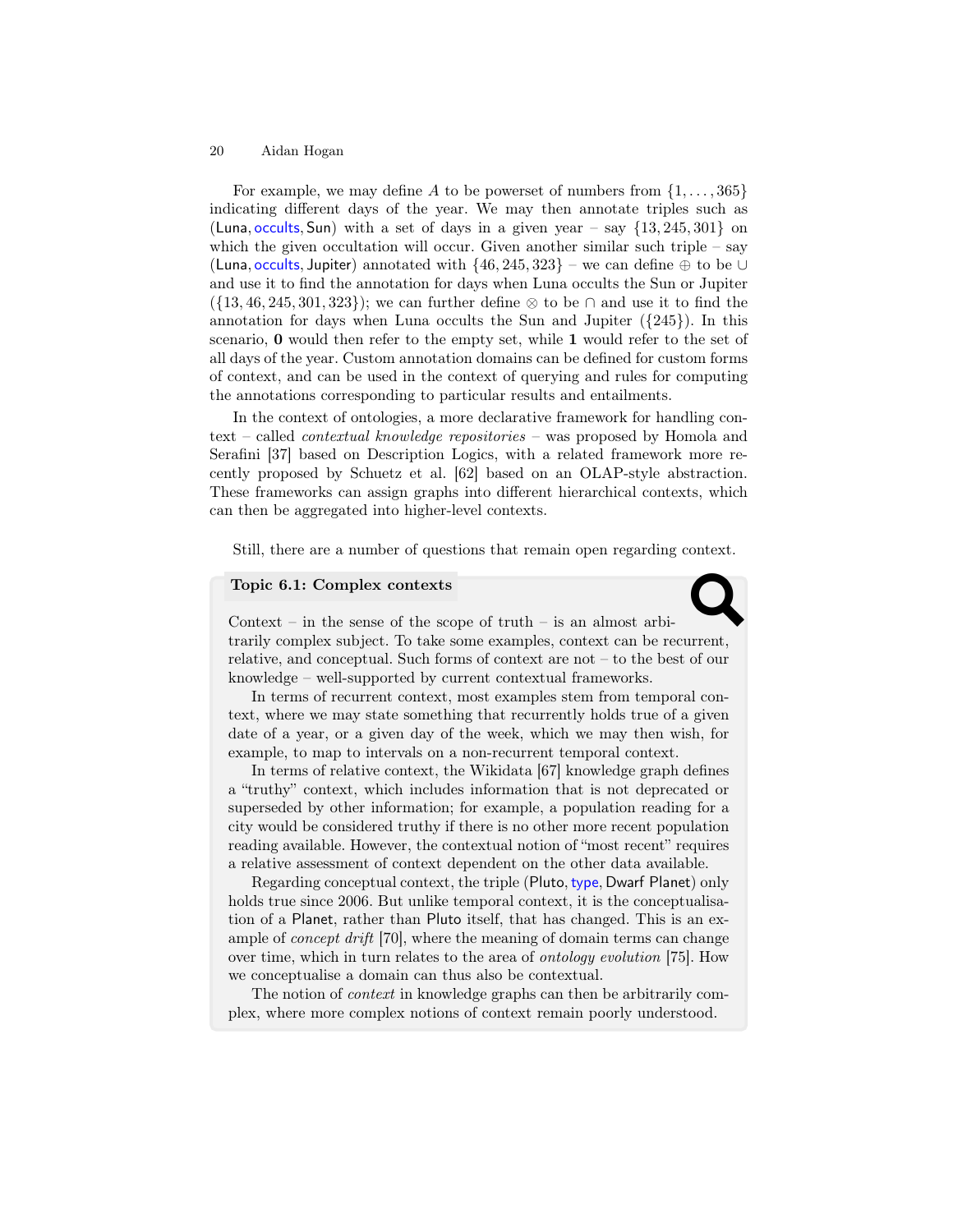## 7 Embeddings

Machine learning has been gaining more and more attention in recent years, particularly due to impressive advances in sub-areas such as Deep Learning, where multi-layer architectures such as Convolutional Neural Networks (CNNs) have led to major strides in tasks involving multi-dimensional inputs (such as image classification), while architectures such as Recurrent Neural Networks (RNNs) have likewise lead to major strides in tasks involving sequential data (such as natural language translation). An obvious question then is: what kinds of learning architectures could be applied to graphs? The answer, unfortunately, is not so obvious. While machine learning architectures typically assume numeric inputs in the form of tensors (multi-dimensional arrays), graphs – unlike, say, images – are not naturally conceptualised in such terms.

A first attempt to encode a graph numerically would be a "one-hot encoding". Recalling the notation of  $N<sub>G</sub>$  for the nodes of a del graph, we introduce a similar notation  $E_G$  to denote the edge-labels (i.e., predicates or properties) of a del graph; formally,  $E_G := \{p \mid \exists x, y : (x, p, y) \in G\}$ . We could consider creating a 3-mode tensor of size  $|N_G| \cdot |E_G| \cdot |N_G|$ , where the element at  $(i, j, k)$  is 1 if  $(n_i, e_j, n_k) \in G$ , or 0 otherwise; here  $n_i$  and  $n_k$  denote the i<sup>th</sup> and  $k^{\text{th}}$  nodes in an indexing of  $N_G$ , while  $e_j$  indicates the  $j<sup>th</sup>$  edge label in an indexing of  $E_G$ . Though we now have a tensor representing the graph, for most graphs in practice, the tensor would be very sparse, with few 1's relative to 0's. As a result, using the tensor for the purposes of machine learning would be impractical.

In order to create more practical numeric representations of graphs for machine learning applications, knowledge graph embeddings aim to embed graphs within a low-dimensional, dense, numerical representation. There are many ways in which embeddings may be defined, but typically an embedding will map each node and each edge-label of a graph to an independent vector or matrix. For simplicity, we will assume embeddings that associate nodes and edge-labels to real-valued vectors of fixed dimension d, which we denote by the set  $\mathbb{R}^{d}$ .<sup>[5](#page-20-0)</sup>

Definition 14 (Knowledge graph embedding). Given a del graph G, a knowledge graph embedding of G is a pair of mappings  $(\varepsilon, \rho)$  such that  $\varepsilon$ :  $N_G \to \mathbb{R}^d$  and  $\rho: E_G \to \mathbb{R}^d$ .

Typically  $\varepsilon$  is known as an entity embedding, while  $\rho$  is known as a relation embedding. The knowledge graph embedding then consists of (typically lowdimensional) numeric representations of the node and edge-labels of the graph  $G$ , typically extracted such that the graph  $G$  can be (approximately) reconstructed from the embedding. Towards this goal, the graph can be conceptualised as a function  $\gamma : \mathbf{C} \times \mathbf{C} \times \mathbf{C} \to \mathbb{R}_{[0,1]},$  where  $\gamma(s,p,o) = 1$  if  $(s,p,o) \in G$  or  $\gamma(s, p, o) = 0$  if  $(s, p, o) \notin G$ . Instead of accepting the constants s, p, o, however, we could rather consider accepting the embeddings of those concepts:  $\varepsilon(s)$ ,  $\rho(p)$ ,  $\varepsilon$ (o). This gives rise to the notion of a *plausibility scoring function*.

<span id="page-20-0"></span><sup>&</sup>lt;sup>5</sup> In practice, knowledge graph embeddings can take complex-valued vectors, or realvalued matrices, or have entity and relation embeddings of different dimensions [\[68\]](#page-30-2), and so forth, but such details are not exigent for our purposes.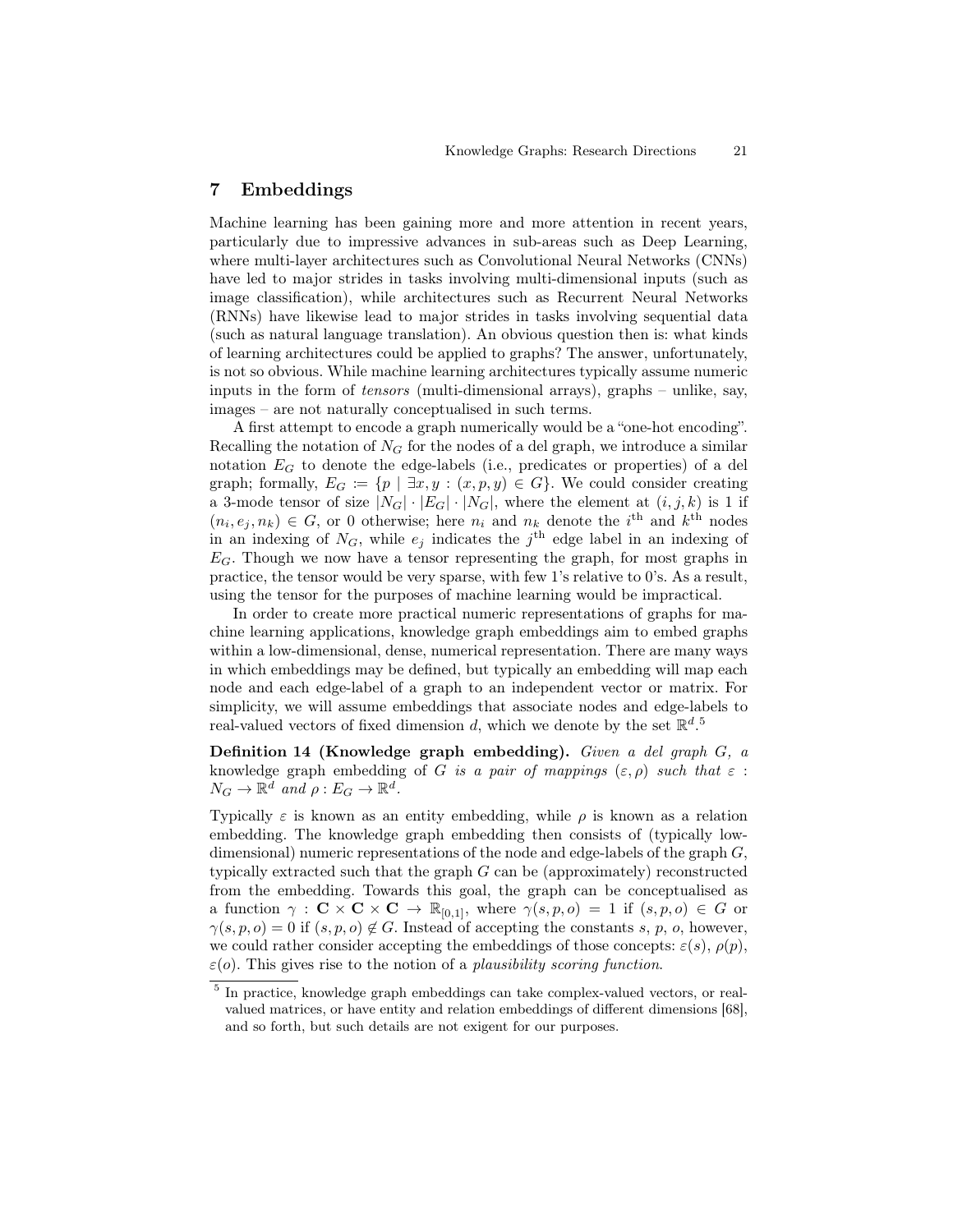**Definition 15 (Plausibility).** A plausibility scoring function is a partial function  $\phi : \mathbb{R}^d \times \mathbb{R}^d \times \mathbb{R}^d \to \mathbb{R}_{[0,1]}$ . Given a del graph  $G = (V, E, L)$ , a triple  $(s, p, o) \in N_G \times E_G \times N_G$ , and a knowledge graph embedding  $(\varepsilon, \rho)$  of G, the plausibility of  $(s, p, o)$  is given as  $\phi(\varepsilon(s), \rho(p), \varepsilon(o))$ .

Triples with scores closer to 1 are considered more plausible, while triples with scores closer to 0 are considered less plausible. We can now learn embeddings that yield a score close to 1 for triples in  $(s, p, o)$ , and a score close to 0 for a sample of negative triples not in  $G$ . Given that  $G$  is assumed to be incomplete, we cannot be certain that triples not in  $G$  are false. A common heuristic to generate negative examples is to apply the Partial Completeness Assumption (PCA), taking a triple  $(s, p, o)$  from G and replacing a term (often o) with another term appearing in  $G$  such that the resulting triple does not appear in  $G$ . In practice, the dimensions of the embeddings are fixed to a low number such that rather than "remembering"  $G$ , the knowledge graph embedding is forced to generalise patterns in how G is connected. Different knowledge graph embeddings instantiate the types of embedding considered and the plausibility scoring function in different ways [\[68\]](#page-30-2). We refer to the extended tutorial for details [\[35\]](#page-28-0).

Once trained over  $G$ , knowledge graph embeddings directly allow for estimating the plausibility for triples of the form  $(s, p, o) \in N_G \times E_G \times N_G$  (i.e., triples using some combination of terms found in  $G$ ). This can be used for the purposes of link prediction, whereby considering the graph G of Figure [1](#page-3-0) and given a partial triple such as (Toliman, orbits, ?), the embedding of  $G$  can be used to predict likely completions of the triples, such as Rigil Kentaurus (already in the graph), or perhaps Proxima Centauri, or even Toliman itself. The embeddings themselves can also be useful independently of the plausibility scoring function as numerical representations of the elements of the graph, where, for example, similar numerical values will typically be assigned to similar nodes and edge-labels based on how they are connected in the graph.

In terms of open questions, a natural topic to explore is the combination of knowledge graph embeddings with ontologies and notions of entailment.

#### Topic 7.1: Semantic knowledge graph embeddings



The plausibility scoring function assigns 1 to triples deemed likely to be true, and 0 to triples deemed likely to be false. This function is learnt based on the triples found in  $G$ . But in the case that  $G$  contains ontological definitions, it may entail triples that are not explicitly stated. In such cases, many knowledge graph embeddings only consider the structure, rather than the semantics, of G, and may thus assign entailed-but-not-stated triples a score closer to 0. Ideally, a semantic knowledge graph embedding would assign a plausibility of (close to) 1 for triples that are entailed by  $G$ .

A natural strategy is to materialise as many entailments for G as possible and then apply a structural knowledge graph embedding over the extended version of G as usual. However, in the case of ontological defini-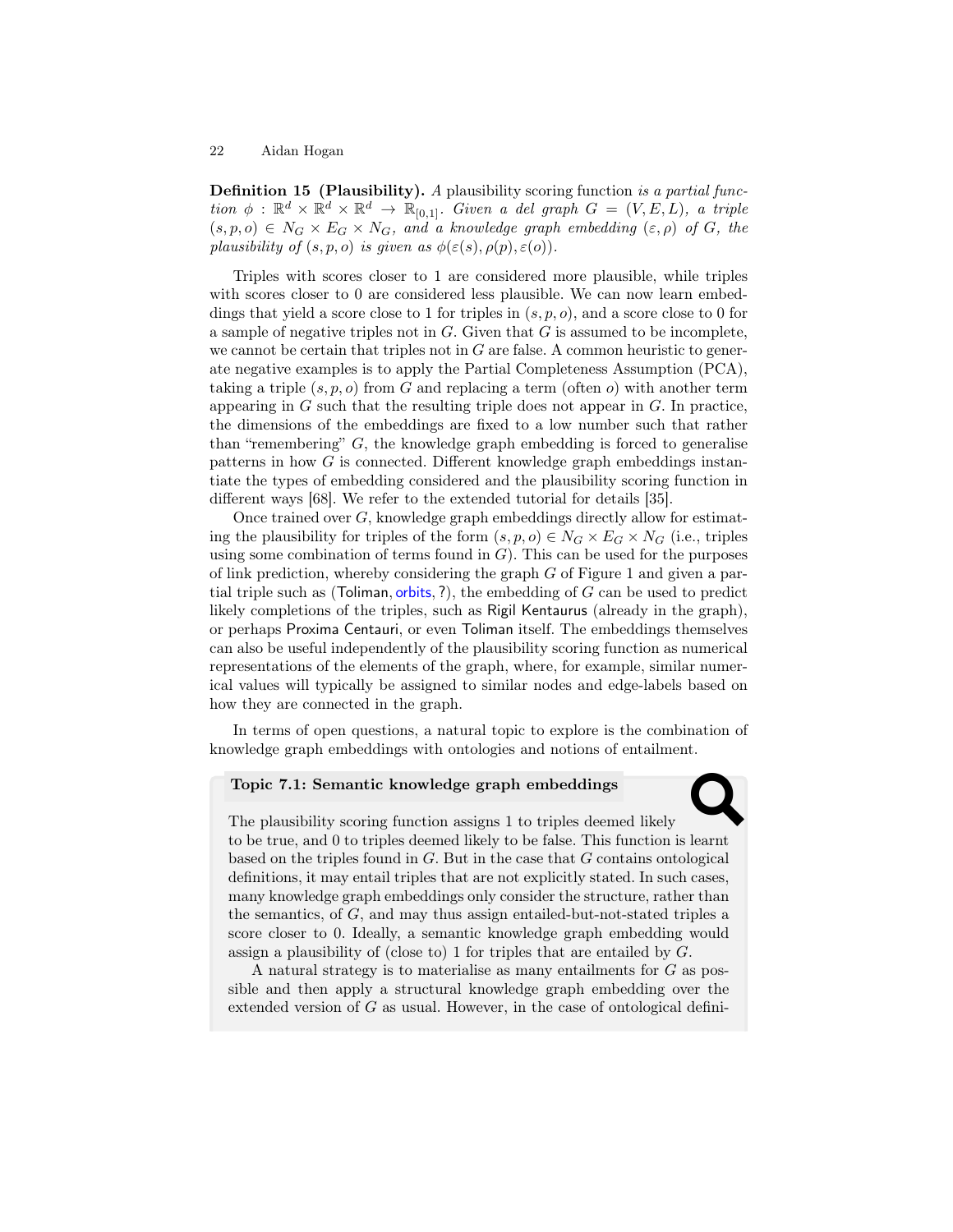tions that generate new existentials, for example, it is possible that not all entailments can be materialised; in other cases, the number of entailments may simply be too large for materialisation to be practical.

A number of approaches have been proposed for considering entailments in knowledge graph embeddings [\[69,](#page-30-10) [28,](#page-27-9) [20\]](#page-26-12). Wang et al. [\[69\]](#page-30-10) use functional and inverse-functional axioms as constraints (under a Unique Name Assumption (UNA)) such that if adding a triple to the graph would violate such a constraint, then its plausibility is lowered; for example, if we define system to be functional, and if we already have that the edge (Sun, system, Sol) holds, then we would reduce the plausibility of triples such as (Sun, system, Alpha Centauri). On the other hand, the KALE [\[28\]](#page-27-9) system uses a combination of t-norm fuzzy logics and rules to assign plausibility to entailments. However, the approach relies on generating "ground rules" that indicate specific ways in which a triple can be entailed, which can lead to many ground rules for more complex definitions.

A perhaps simpler approach is to again conceptualise entailment numerically. If we state, for example, that parent  $\subseteq$  orbits, then we would expect that for any triples  $(x,$  parent, y) and  $(x,$  orbits, y), the former triple (being more specific) should be less plausible than the latter triple (being more general). Likewise, for example, a triple  $(z, type, Power$  Planet) should always be less plausible than a triple  $(z, type, Planemo)$ . This observation is exploited by FSL [\[20\]](#page-26-12), which then defines soft constraints that associate a cost with contradicting such plausibility orderings. However, only simple forms of entailment are supported.

Hence a relevant topic is to explore how knowledge graph embeddings can be formulated and trained in order to find a numerical representation not only of the structure of a graph, but also its semantics, including potentially complex forms of entailment.

## 8 Graph Neural Networks

Rather than encoding the structure of graphs numerically, an alternative to enable learning over graphs is to design machine learning architectures that operate directly over the structure of a graph. A natural starting point is to consider neural networks, which already form graphs where nodes are (artificial) neurons, and edges are (artificial) axons that pass signals between neurons. Unlike graphs used to represent data, however, traditional neural networks tend to have a much more regular structure, being organised into layers, where all the nodes of one layer are connected pairwise to all the nodes of the next layer.

To enable learning over graphs of data, an alternative approach is to define the structure of the neural network in terms of the structure of the graph. In this case, the nodes of the graph are interpreted as neurons, while edges are interpreted as axons. Thus nodes can pass signals to each other through edges towards solving a given task. In a supervised setting, we may label a subset of nodes in the graph and then learn functions that aggregate information from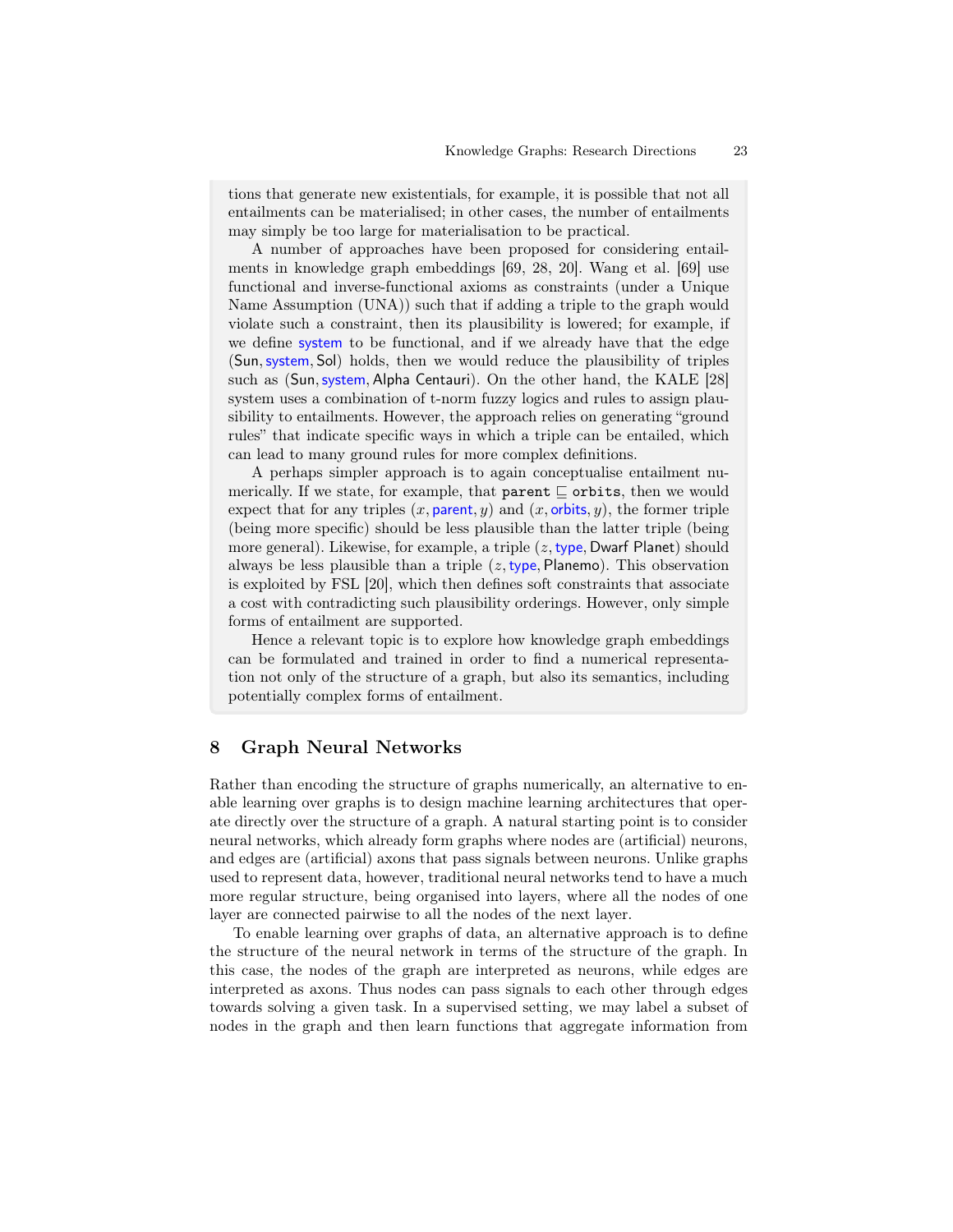the neighbourhood of each node, computing a new state for the node; this may continue recursively until a fixpoint, or for a fixed number of steps. Typically nodes and edges in the input graph will be associated with numerical feature vectors that encode pertinent information for the supervised task. Such a learning architecture is known as a graph neural network (GNN) [\[60\]](#page-30-11).

As an example, assuming a large del graph similar to that shown in Figure [2,](#page-4-0) we may label a subset of planets that are known to be in a habitable zone that could support life. We could then associate nodes with vectors that numerically encode their type, their mass, their density, their composition etc.; we may then further associate edges with vectors indicating the type of relation, the astronomic distance between bodies, etc. Based on labelled examples, a graph neural network can then learn aggregation functions that take the information surrounding the neighbourhood of each node – for example, numerical data about the moon(s) of a particular planet, the star(s) of planet, the distances involved, etc. – and generate the expected output; the same functions can then be applied to unlabelled nodes to generate predicted classifications.

We first define a vector-labelled del graph, which serves as input to a GNN:

**Definition 16 (Vector-labelled graph).** A vector-labelled del graph  $G_{\lambda}$  is a pair  $G_{\lambda} := (G, \lambda)$  where G is a del graph, and  $\lambda : N_G \cup G \to \mathbb{R}^a$  is a vector labelling function.

For simplicity, we will assume that nodes and triples are labelled with vectors of the same dimension  $(a)$ . Thereafter, there are two principle architectures for GNNs: recursive and non-recursive graph neural networks. Here we focus on non-recursive graph neural networks, where details of the recursive architecture can rather be found in the extended tutorial [\[35\]](#page-28-0). Note that in the following definition, we use  $S \to \mathbb{N}$  to denote bags (aka multisets) formed from the set S.

Definition 17 (Non-recursive graph neural network). A non-recursive graph neural network (NRecGNN)  $\mathfrak N$  with l layers is an l-tuple of functions  $\mathfrak{N} \coloneqq (\mathrm{Agg}^{(1)}, \ldots, \mathrm{Agg}^{(l)}), \text{ where } \mathrm{Agg}^{(k)} : \mathbb{R}^a \times 2^{(\mathbb{R}^a \times \mathbb{R}^a) \to \mathbb{N}} \to \mathbb{R}^a \text{ for } 1 \leq k \leq l.$ 

Each aggregation function  $\text{AgG}^{(k)}$  computes a new feature vector for a node, given its previous feature vector and the feature vectors of the nodes and edges forming its neighbourhood. We assume for simplicity that the dimensions of the vectors remain the same throughout, though this is not necessary in practice.[6](#page-23-0) Given an NRecGNN  $\mathfrak{N} = (AGG^{(1)}, \ldots, AGG^{(l)})$ , a vector-labelled graph  $G_{\lambda}$ , and a node  $u \in N_G$ , we define the output vector assigned to node u in  $G_\lambda$  by  $\mathfrak N$ (written  $\mathfrak{N}(G_\lambda, u)$ ) as follows. First let  $\mathbf{n}_u^{(0)} := \lambda(u)$ . For all  $i \geq 1$ , let:

$$
\mathbf{n}_u^{(i)} \coloneqq \mathrm{AGG}^{(i)}\left(\mathbf{n}_u^{(i-1)}, \{\!\!\{(\mathbf{n}_v^{(i-1)}, \lambda(v,p,u)) \mid (v,p,u) \in E\}\!\!\} \right)
$$

Then  $\mathfrak{N}(G_{\lambda}, u) \coloneqq \mathbf{n}_u^{(l)}$ .

<span id="page-23-0"></span> $6$  We can still define a to be the largest dimension needed, padding other vectors.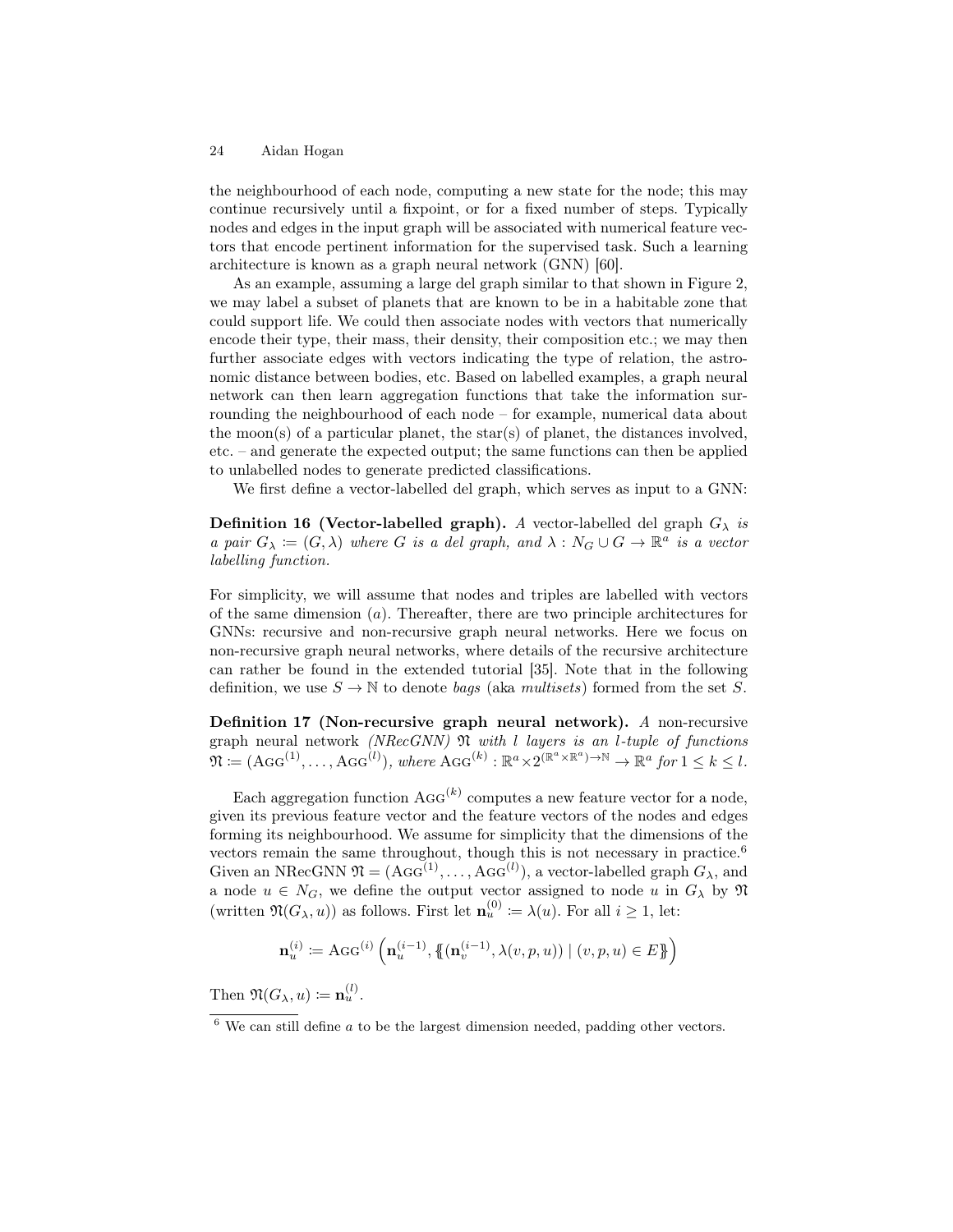In an l-layer NRecGNN, a different aggregation function is applied at each step (i.e., in each layer), up to a fixed number of steps  $l$ . These aggregation functions are typically parametrised and learnt based on labelled training data. When the aggregation functions are based on a convolutional operator, the result is a convolutional graph neural network (ConvGNN ).

Though initially it may seem as if GNNs and ontologies are orthogonal concepts for graphs, there are some correspondences between both.

## Topic 8.1

Both GNNs and ontologies can be used to classify nodes. While GNNs can be used to perform classification based on numerical methods and inductive learning, ontologies can be used to perform classification based on symbolic methods and deductive reasoning. An interesting research question is then to understand how these two paradigms might relate in terms of expressiveness. For example, can GNNs potentially learn to make similar classifications based on similar input data as ontologies? In fact, some progress has been made recently on this question.

GNNs are typically based on aggregations of data from a local neighbourhood. This means that there are limitations to what GNNs can distinguish. In particular, GNNs based on local information cannot distinguish certain non-isomorphic graphs [\[74\]](#page-31-6), but rather can only distinguish graphs that are also distinguishable by a weaker Weisfeiler–Lehman (WL) test for isomorphism, which involves recursively hashing neighbouring information of nodes up to a fixpoint. More specifically, if the WL test assigns the same hash to two nodes in the graph, then those nodes cannot be distinguished by a GNN of the form previously described. Barceló et al. [\[10\]](#page-26-13) then recently showed that for any binary classification expressible as an  $ALCQ$  ontology, there exists a GNN of the form previously described that will compute the same classification; they further define a discrete form of GNN that can only capture binary classifications expressible as an  $\mathcal{ALCQ}$  ontology.

This rather surprising correspondence between GNNs and  $\mathcal{ALCQ}$  constitutes a bridge between deductive and inductive semantics for knowledge graphs. An interesting line of research is then to investigate GNN-style architectures that permit classification with respect to other DLs [\[10\]](#page-26-13).

## 9 Conclusions

The growing popularity of knowledge graphs presents an opportunity for research that combines various technical perspectives on how graphs can be used to represent and exploit knowledge at large scale. Within the intersection of these varying perspectives lies interesting research questions in terms of how concepts from graph databases and knowledge representation can be fruitfully combined, how techniques from machine learning relate to logical languages, and so forth.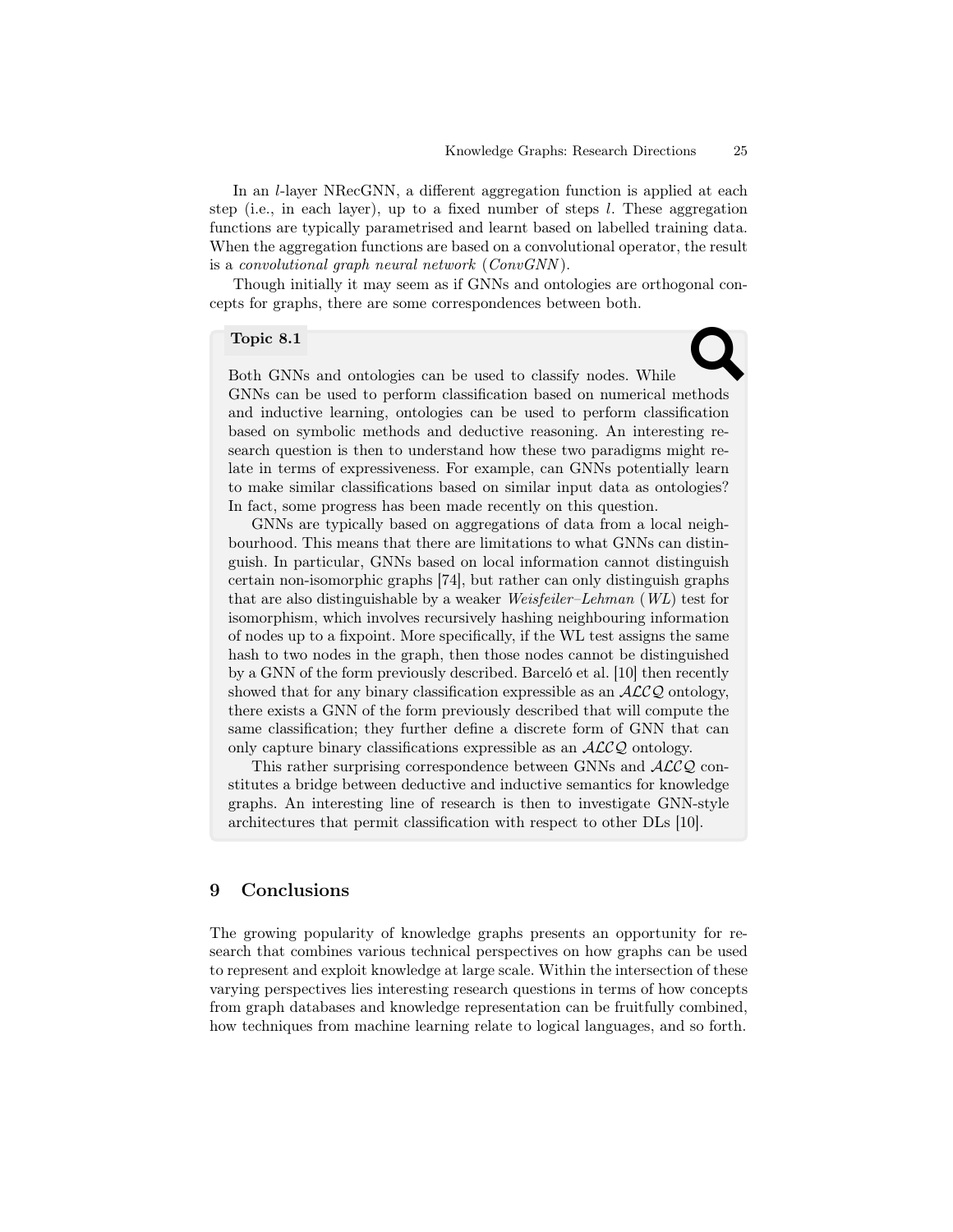Here we have mentioned a number of key concepts relating to knowledge graphs – specifically data models, querying, ontologies, rules, embeddings and graph neural networks – as well as a number of research topics that arise from their combination. We have only scratched the surface. Knowledge graphs encompass an even wider range of topics, where we have not touched upon concepts such as shapes and validation, graph algorithm and analytics, privacy and anonymisation, data quality, knowledge graph creation and completion, knowledge graph refinement, etc. Likewise there are many interesting research questions that arise when considering combinations of these concepts. For discussion on these and other topics we refer to the extended tutorial [\[35\]](#page-28-0).

Acknowledgements This work was supported by Fondecyt Grant No. 1181896 and by the Millennium Institute for Foundational Research on Data (IMFD). I would like to thank my co-authors on the extended tutorial for the various discussions and contributions that helped to inform these lecture notes. I also wish to thank the anonymous reviewers' for their helpful comments.

## References

- <span id="page-25-4"></span>[1] Aberger, C.R., Lamb, A., Tu, S., Nötzli, A., Olukotun, K., Ré, C.: Emptyheaded: A relational engine for graph processing. ACM Transactions on Database Systems (TODS) 42(4), 20 (2017)
- <span id="page-25-0"></span>[2] Angles, R.: The Property Graph Database Model. In: Olteanu, D., Poblete, B. (eds.) Proceedings of the 12th Alberto Mendelzon International Workshop on Foundations of Data Management, Cali, Colombia, May 21–25, 2018. CEUR Workshop Proceedings, vol. 2100. Sun SITE Central Europe (CEUR) (2018), <http://ceur-ws.org/Vol-2100/paper26.pdf>
- <span id="page-25-2"></span>[3] Angles, R., Arenas, M., Barceló, P., Boncz, P.A., Fletcher, G.H.L., Gutierrez, C., Lindaaker, T., Paradies, M., Plantikow, S., Sequeda, J.F., van Rest, O., Voigt, H.: G-CORE: A Core for Future Graph Query Languages. In: [\[19\]](#page-26-14), pp. 1421–1432
- <span id="page-25-1"></span>[4] Angles, R., Arenas, M., Barceló, P., Hogan, A., Reutter, J.L., Vrgoc, D.: Foundations of Modern Query Languages for Graph Databases. ACM Computing Surveys 50(5), 68:1–68:40 (2017)
- <span id="page-25-5"></span>[5] Arenas, M., Conca, S., Pérez, J.: Counting beyond a Yottabyte, or how SPARQL 1.1 property paths will prevent adoption of the standard. In: Mille, A., Gandon, F.L., Misselis, J., Rabinovich, M., Staab, S. (eds.) Proceedings of the 21st World Wide Web Conference 2012, WWW 2012, Lyon, France, April 16-20, 2012. pp. 629–638. ACM Press (Apr 2012)
- <span id="page-25-6"></span>[6] Artale, A., Calvanese, D., Kontchakov, R., Zakharyaschev, M.: The DL-Lite Family and Relations. Journal of Artificial Intelligence Research 36, 1–69 (2009)
- <span id="page-25-3"></span>[7] Atserias, A., Grohe, M., Marx, D.: Size bounds and query plans for relational joins. SIAM J. Comput. 42(4), 1737–1767 (2013), [https://doi.org/10.](https://doi.org/10.1137/110859440) [1137/110859440](https://doi.org/10.1137/110859440)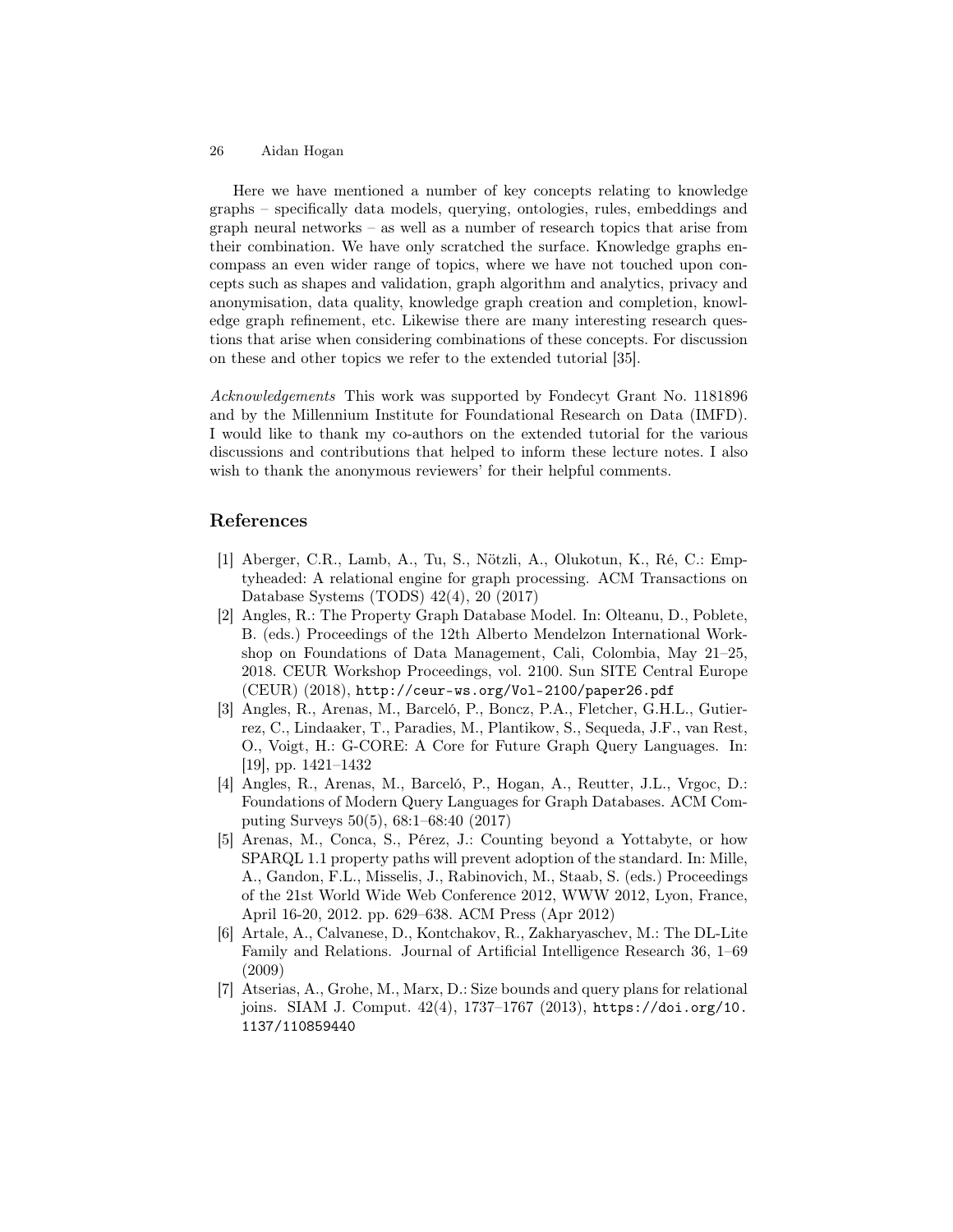- <span id="page-26-5"></span>[8] Baader, F., Horrocks, I., Lutz, C., Sattler, U.: An Introduction to Description Logic. Cambridge University Press, Cambridge, United Kingdom (2017)
- <span id="page-26-1"></span>[9] Barceló, P.: Querying graph databases. In: Hull, R., Fan, W. (eds.) Proceedings of the 32nd ACM SIGMOD-SIGACT-SIGART Symposium on Principles of Database Systems, PODS 2013, New York, NY, USA - June 22 - 27, 2013. pp. 175–188. ACM Press (Jun 2013), [https://doi.org/10.1145/](https://doi.org/10.1145/2463664.2465216) [2463664.2465216](https://doi.org/10.1145/2463664.2465216)
- <span id="page-26-13"></span>[10] Barceló, P., Kostylev, E.V., Monet, M., Peréz, J., Reutter, J., Silva, J.P.: The Logical Expressiveness of Graph Neural Networks. In: 8th International Conference on Learning Representations, ICLR 2020, Addis Ababa, Ethiopia, April 26–30, 2020. OpenReview.net (Apr 2020), [https:](https://openreview.net/forum?id=r1lZ7AEKvB) [//openreview.net/forum?id=r1lZ7AEKvB](https://openreview.net/forum?id=r1lZ7AEKvB)
- <span id="page-26-10"></span>[11] Bellomarini, L., Sallinger, E., Gottlob, G.: The Vadalog System: Datalogbased Reasoning for Knowledge Graphs. Proceedings of the VLDB Endowment 11(9), 975–987 (2018)
- <span id="page-26-6"></span>[12] Bienvenu, M., Ortiz, M., Simkus, M.: Regular Path Queries in Lightweight Description Logics: Complexity and Algorithms. J. Artif. Intell. Res. 53, 315–374 (2015)
- <span id="page-26-8"></span>[13] Bischof, S., Krötzsch, M., Polleres, A., Rudolph, S.: Schema-Agnostic Query Rewriting in SPARQL 1.1. In: [\[47\]](#page-29-10), pp. 584–600
- <span id="page-26-0"></span>[14] Bollacker, K., Tufts, P., Pierce, T., Cook, R.: A platform for scalable, collaborative, structured information integration. In: Nambiar, U., Nie, Z. (eds.) Intl. Workshop on Information Integration on the Web (IIWeb'07) (2007)
- <span id="page-26-4"></span>[15] Bonifati, A., Martens, W., Timm, T.: An Analytical Study of Large SPARQL Query Logs. Proceedings of the VLDB Endowment 11(2), 149–161 (2017)
- <span id="page-26-3"></span>[16] Capadisli, S., Auer, S., Ngomo, A.N.: Linked SDMX Data: Path to high fidelity Statistical Linked Data. Semantic Web 6(2), 105–112 (2015)
- <span id="page-26-11"></span>[17] Carral, D., Dragoste, I., González, L., Jacobs, C.J.H., Krötzsch, M., Urbani, J.: VLog: A Rule Engine for Knowledge Graphs. In: [\[25\]](#page-27-10), pp. 19–35
- <span id="page-26-2"></span>[18] Cyganiak, R., Wood, D., Lanthaler, M.: RDF 1.1 Concepts and Abstract Syntax, W3C Recommendation 25 February 2014. W3c recommendation, World Wide Web Consortium (Feb 25 2014), [https://www.w3.org/TR/](https://www.w3.org/TR/2014/REC-rdf11-concepts-20140225/) [2014/REC-rdf11-concepts-20140225/](https://www.w3.org/TR/2014/REC-rdf11-concepts-20140225/)
- <span id="page-26-14"></span>[19] Das, G., Jermaine, C.M., Bernstein, P.A. (eds.): Proceedings of the 2018 International Conference on Management of Data, SIGMOD Conference 2018, Houston, TX, USA, June 10-15, 2018. ACM Press (Jun 2018)
- <span id="page-26-12"></span>[20] Demeester, T., Rocktäschel, T., Riedel, S.: Lifted Rule Injection for Relation Embeddings. In: [\[66\]](#page-30-12), pp. 1389–1399
- <span id="page-26-9"></span>[21] Dimartino, M.M., Calì, A., Poulovassilis, A., Wood, P.T.: Efficient Ontological Query Answering by Rewriting into Graph Queries. Lecture Notes in Computer Science, vol. 11529, pp. 75–84. Springer (2019)
- <span id="page-26-7"></span>[22] Feier, C., Kuusisto, A., Lutz, C.: Rewritability in Monadic Disjunctive Datalog, MMSNP, and Expressive Description Logics. Log. Methods Comput. Sci. 15(2) (2019)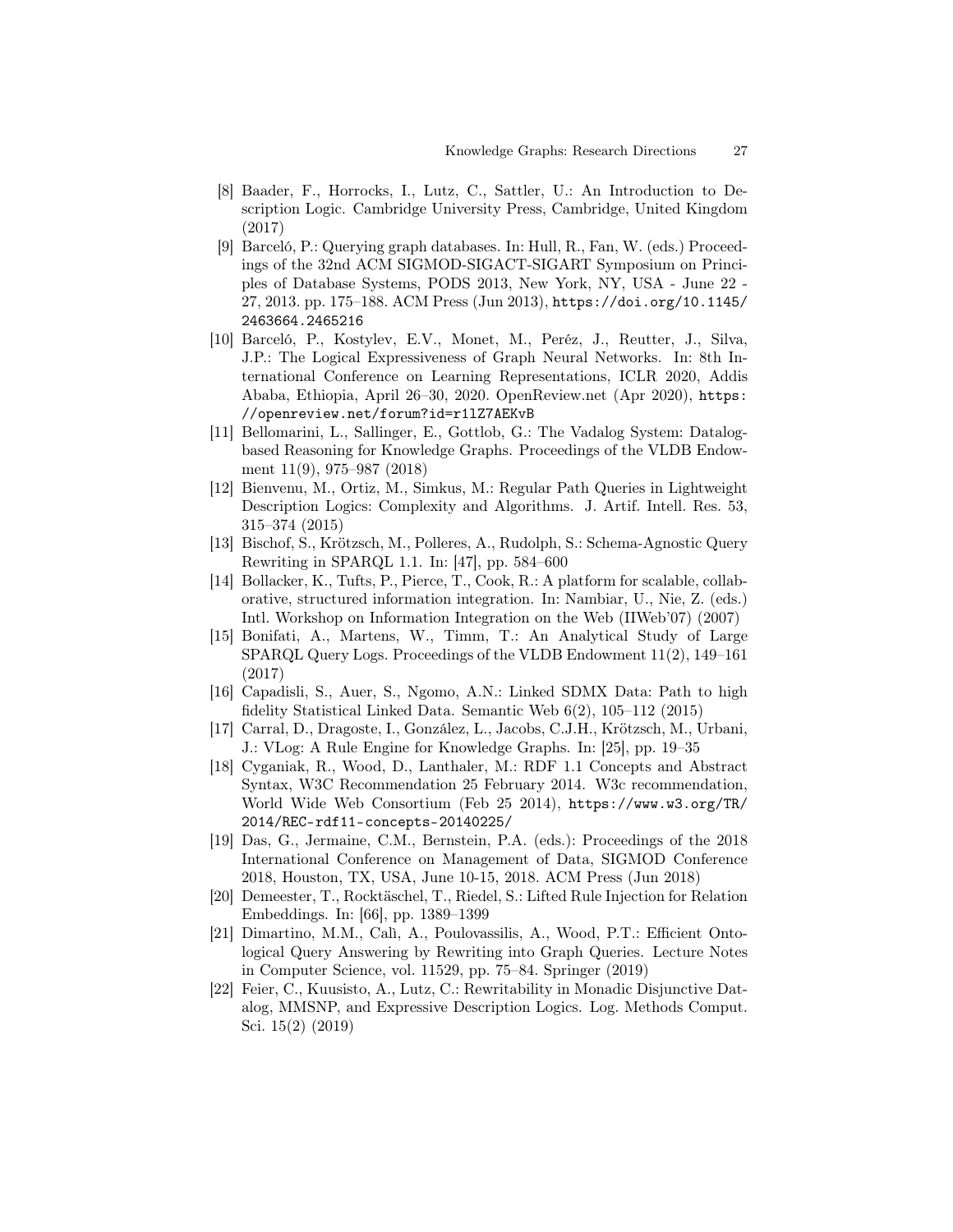- 28 Aidan Hogan
- <span id="page-27-2"></span>[23] Francis, N., Green, A., Guagliardo, P., Libkin, L., Lindaaker, T., Marsault, V., Plantikow, S., Rydberg, M., Selmer, P., Taylor, A.: Cypher: An Evolving Query Language for Property Graphs. In: [\[19\]](#page-26-14), pp. 1433–1445
- <span id="page-27-6"></span>[24] Galárraga, L., Teflioudi, C., Hose, K., Suchanek, F.M.: Fast rule mining in ontological knowledge bases with AMIE+. The Very Large Data Base Journal 24(6), 707–730 (2015)
- <span id="page-27-10"></span>[25] Ghidini, C., Hartig, O., Maleshkova, M., Svátek, V., Cruz, I.F., Hogan, A., Song, J., Lefrançois, M., Gandon, F. (eds.): The Semantic Web - ISWC 2019 - 18th International Semantic Web Conference, Auckland, New Zealand, October 26-30, 2019, Proceedings, Part II, Lecture Notes in Computer Science, vol. 11779. Springer (Oct 2019)
- <span id="page-27-4"></span>[26] Gottlob, G., Orsi, G., Pieris, A., Simkus, M.: Datalog and Its Extensions for Semantic Web Databases. Lecture Notes in Computer Science, vol. 7487, pp. 54–77. Springer (2012)
- <span id="page-27-5"></span>[27] Grau, B.C., Motik, B., Stoilos, G., Horrocks, I.: Computing Datalog Rewritings Beyond Horn Ontologies. In: Rossi, F. (ed.) IJCAI 2013, Proceedings of the 23rd International Joint Conference on Artificial Intelligence, Beijing, China, August 3-9, 2013. pp. 832–838. IJCAI/AAAI (Aug 2013)
- <span id="page-27-9"></span>[28] Guo, S., Wang, Q., Wang, L., Wang, B., Guo, L.: Jointly Embedding Knowledge Graphs and Logical Rules. In: [\[66\]](#page-30-12), pp. 192–202
- <span id="page-27-1"></span>[29] Harris, S., Seaborne, A., Prud'hommeaux, E.: SPARQL 1.1 Query Language, W3C Recommendation 21 March 2013. W3c recommendation, World Wide Web Consortium (Mar 21 2013), [https://www.w3.org/TR/2013/](https://www.w3.org/TR/2013/REC-sparql11-query-20130321/) [REC-sparql11-query-20130321/](https://www.w3.org/TR/2013/REC-sparql11-query-20130321/)
- <span id="page-27-8"></span>[30] Hartig, O.: Foundations of RDF\* and SPARQL\* – An Alternative Approach to Statement-Level Metadata in RDF. In: Reutter, J.L., Srivastava, D. (eds.) Proceedings of the 11th Alberto Mendelzon International Workshop on Foundations of Data Management and the Web, Montevideo, Uruguay, June 7-9, 2017. CEUR Workshop Proceedings, vol. 1912. Sun SITE Central Europe (CEUR) (2017), <http://ceur-ws.org/Vol-1912/paper12.pdf>
- <span id="page-27-3"></span>[31] Hitzler, P., Krötzsch, M., Parsia, B., Patel-Schneider, P.F., Rudolph, S.: OWL 2 Web Ontology Language Primer (Second Edition), W3C Recommendation 11 December 2012. W3c recommendation, World Wide Web Consortium (Dec 11 2012), [https://www.w3.org/TR/2012/](https://www.w3.org/TR/2012/REC-owl2-primer-20121211/) [REC-owl2-primer-20121211/](https://www.w3.org/TR/2012/REC-owl2-primer-20121211/)
- <span id="page-27-7"></span>[32] Ho, V.T., Stepanova, D., Gad-Elrab, M.H., Kharlamov, E., Weikum, G.: Rule Learning from Knowledge Graphs Guided by Embedding Models. In: Vrandečić, D., Bontcheva, K., Suárez-Figueroa, M.C., Presutti, V., Celino, I., Sabou, M., Kaffee, L., Simperl, E. (eds.) The Semantic Web - ISWC 2018 - 17th International Semantic Web Conference, Monterey, CA, USA, October 8-12, 2018, Proceedings, Part I. Lecture Notes in Computer Science, vol. 11136, pp. 72–90. Springer (Oct 2018)
- <span id="page-27-0"></span>[33] Hoffart, J., Suchanek, F.M., Berberich, K., Lewis-Kelham, E., de Melo, G., Weikum, G.: YAGO2: Exploring and querying world knowledge in time, space, context, and many languages. In: Srinivasan, S., Ramamritham, K., Kumar, A., Ravindra, M.P., Bertino, E., Kumar, R. (eds.) Proceedings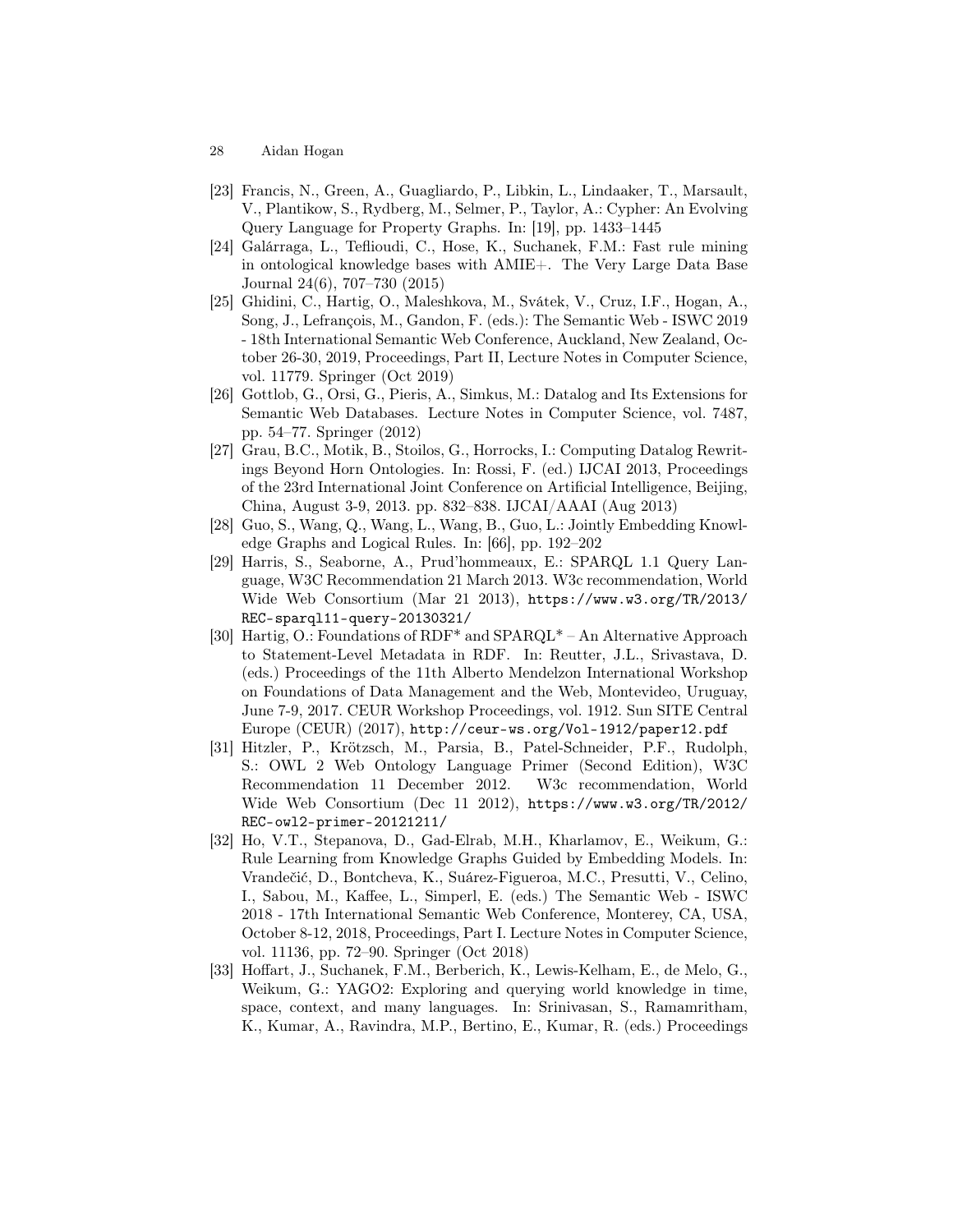of the 20th International Conference on World Wide Web, WWW 2011, Hyderabad, India, March 28 - April 1, 2011 (Companion Volume). pp. 229– 232. ACM Press (Mar 2011)

- <span id="page-28-2"></span>[34] Hogan, A., Arenas, M., Mallea, A., Polleres, A.: Everything you always wanted to know about blank nodes. Journal of Web Semantics 27–28, 42– 69 (2014)
- <span id="page-28-0"></span>[35] Hogan, A., Blomqvist, E., Cochez, M., d'Amato, C., de Melo, G., Gutierrez, C., Gayo, J.E.L., Kirrane, S., Neumaier, S., Polleres, A., Navigli, R., Ngomo, A.N., Rashid, S.M., Rula, A., Schmelzeisen, L., Sequeda, J.F., Staab, S., Zimmermann, A.: Knowledge graphs. CoRR abs/2003.02320 (2020), [https:](https://arxiv.org/abs/2003.02320) [//arxiv.org/abs/2003.02320](https://arxiv.org/abs/2003.02320)
- <span id="page-28-6"></span>[36] Hogan, A., Riveros, C., Rojas, C., Soto, A.: A worst-case optimal join algorithm for SPARQL. In: Ghidini, C., Hartig, O., Maleshkova, M., Svátek, V., Cruz, I.F., Hogan, A., Song, J., Lefrançois, M., Gandon, F. (eds.) The Semantic Web - ISWC 2019 - 18th International Semantic Web Conference, Auckland, New Zealand, October 26-30, 2019, Proceedings, Part I. Lecture Notes in Computer Science, vol. 11778, pp. 258–275. Springer (Oct 2019)
- <span id="page-28-10"></span>[37] Homola, M., Serafini, L.: Contextualized Knowledge Repositories for the Semantic Web. Journal of Web Semantics 12, 64–87 (2012)
- <span id="page-28-5"></span>[38] Kalinsky, O., Etsion, Y., Kimelfeld, B.: Flexible Caching in Trie Joins. In: International Conference on Extending Database Technology (EDBT). pp. 282–293. OpenProceedings.org (2017)
- <span id="page-28-4"></span>[39] Krötzsch, M., Marx, M., Ozaki, A., Thost, V.: Attributed Description Logics: Reasoning on Knowledge Graphs. pp. 5309–5313 (IJCAI:2018), <https://doi.org/10.24963/ijcai.2018/743>
- <span id="page-28-9"></span>[40] Krötzsch, M., Rudolph, S., Schmitt, P.H.: A closer look at the semantic relationship between Datalog and description logics. Semantic Web 6(1), 63–79 (2015)
- <span id="page-28-8"></span>[41] Krötzsch, M., Simancik, F., Horrocks, I.: Description Logics. IEEE Intelligent Systems 29(1), 12–19 (2014)
- <span id="page-28-7"></span>[42] LaPaugh, A.S., Papadimitriou, C.H.: The even-path problem for graphs and digraphs. Networks 14(4), 507–513 (1984), [https://doi.org/10.1002/](https://doi.org/10.1002/net.3230140403) [net.3230140403](https://doi.org/10.1002/net.3230140403)
- <span id="page-28-3"></span>[43] Lefrançois, M., Zimmermann, A.: The Unified Code for Units of Measure in RDF: cdt: ucum and other UCUM Datatypes. In: Gangemi, A., Gentile, A.L., Nuzzolese, A.G., Rudolph, S., Maleshkova, M., Paulheim, H., Pan, J.Z., Alam, M. (eds.) The Semantic Web: ESWC 2018 Satellite Events - ESWC 2018 Satellite Events, Heraklion, Crete, Greece, June 3-7, 2018, Revised Selected Papers. Lecture Notes in Computer Science, vol. 11155, pp. 196–201. Springer (Jun 2018)
- <span id="page-28-1"></span>[44] Lehmann, J., Isele, R., Jakob, M., Jentzsch, A., Kontokostas, D., Mendes, P.N., Hellmann, S., Morsey, M., van Kleef, P., Auer, S., Bizer, C.: DBpedia - A large-scale, multilingual knowledge base extracted from Wikipedia. Semantic Web Journal 6(2), 167–195 (2015)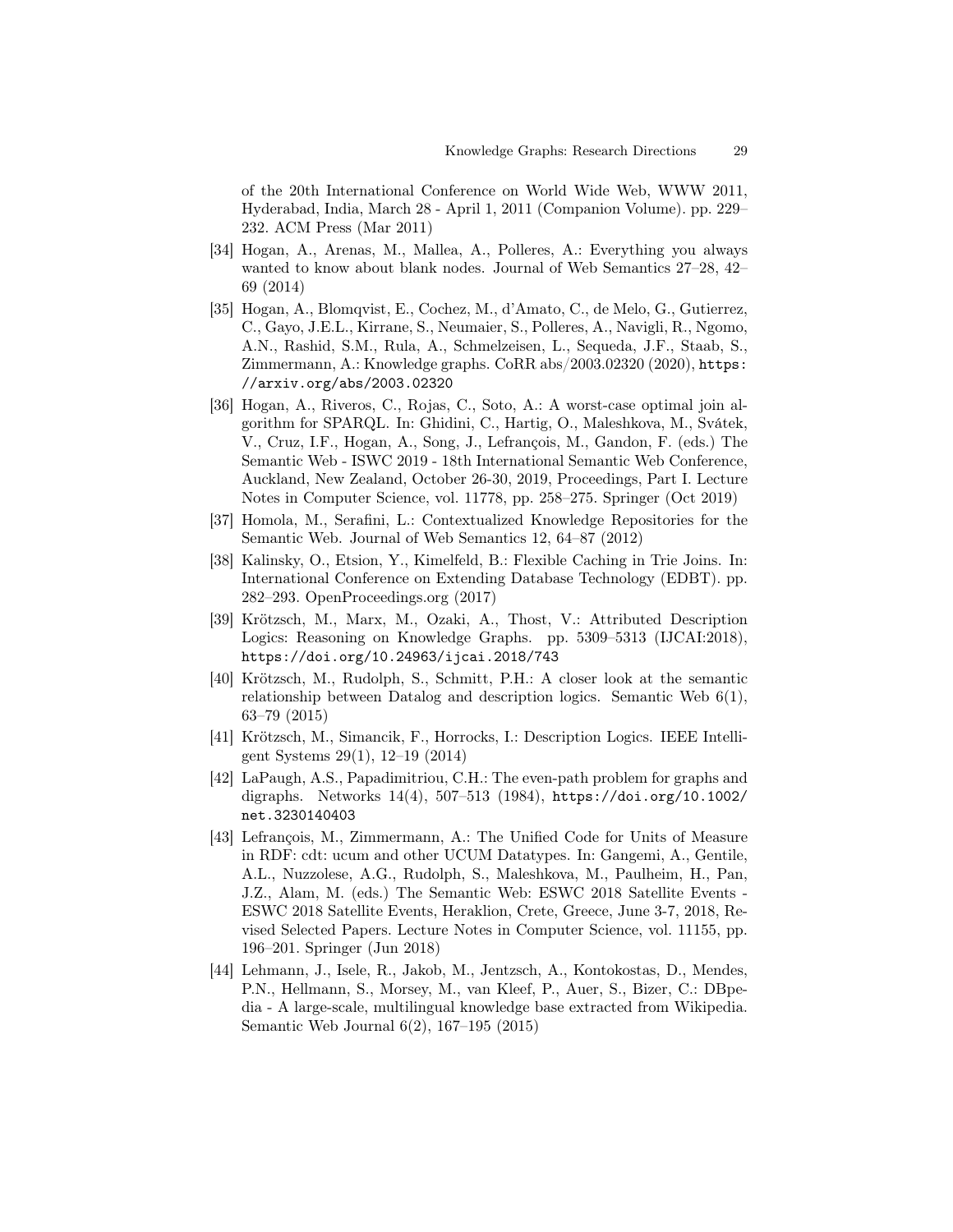- 30 Aidan Hogan
- <span id="page-29-4"></span>[45] Libkin, L.: Locality of queries and transformations. Electron. Notes Theor. Comput. Sci. 143, 115–127 (2006), [https://doi.org/10.1016/j.entcs.](https://doi.org/10.1016/j.entcs.2005.04.041) [2005.04.041](https://doi.org/10.1016/j.entcs.2005.04.041)
- <span id="page-29-3"></span>[46] Meroño-Peñuela, A., Daga, E.: List.MID: A MIDI-Based Benchmark for Evaluating RDF Lists. In: [\[25\]](#page-27-10), pp. 246–260
- <span id="page-29-10"></span>[47] Mika, P., Tudorache, T., Bernstein, A., Welty, C.A., Knoblock, C.A., Vrandecic, D., Groth, P.T., Fridman Noy, N., Janowicz, K., Goble, C.A. (eds.): The Semantic Web - ISWC 2014 - 13th International Semantic Web Conference, Riva del Garda, Italy, October 19-23, 2014. Proceedings, Part I, Lecture Notes in Computer Science, vol. 8796. Springer (Oct 2014)
- <span id="page-29-2"></span>[48] Miller, J.J.: Graph Database Applications and Concepts with Neo4j. In: Proceedings of the Southern Association for Information Systems Conference, Atlanta, GA, USA March 23rd-24th, 2013. pp. 141–147. AIS eLibrary (2013), <https://aisel.aisnet.org/sais2013/24>
- <span id="page-29-1"></span>[49] Navigli, R., Ponzetto, S.P.: BabelNet: The automatic construction, evaluation and application of a wide-coverage multilingual semantic network. Artificial Intelligence 193, 217–250 (2012)
- <span id="page-29-5"></span>[50] Ngo, H.Q., Porat, E., Ré, C., Rudra, A.: Worst-case optimal join algorithms. J. ACM 65(3), 16:1–16:40 (2018), <https://doi.org/10.1145/3180143>
- <span id="page-29-6"></span>[51] Nguyen, D., Aref, M., Bravenboer, M., Kollias, G., Ngo, H.Q., Ré, C., Rudra, A.: Join processing for graph patterns: An old dog with new tricks. In: GRADES. p. 2. ACM (2015)
- <span id="page-29-9"></span>[52] Nguyen, V., Bodenreider, O., Sheth, A.: Don't Like RDF Reification?: Making Statements About Statements Using Singleton Property. In: Chung, C.W., Broder, A.Z., Shim, K., Suel, T. (eds.) 23rd International World Wide Web Conference, WWW '14, Seoul, Republic of Korea, April 7-11, 2014. pp. 759–770. ACM Press (Apr 2014)
- <span id="page-29-0"></span>[53] Noy, N.F., Gao, Y., Jain, A., Narayanan, A., Patterson, A., Taylor, J.: Industry-scale Knowledge Graphs: Lessons and Challenges. ACM Queue 17(2), 20 (2019)
- <span id="page-29-8"></span>[54] Ortiz, M., Rudolph, S., Simkus, M.: Query Answering in the Horn Fragments of the Description Logics SHOIQ and SROIQ. In: Walsh, T. (ed.) IJCAI 2011, Proceedings of the 22nd International Joint Conference on Artificial Intelligence, Barcelona, Catalonia, Spain, July 16-22, 2011. pp. 1039–1044. IJCAI/AAAI (Aug 2011)
- <span id="page-29-11"></span>[55] Polleres, A., d'Amato, C., Arenas, M., Handschuh, S., Kroner, P., Ossowski, S., Patel-Schneider, P.F. (eds.): Reasoning Web. Semantic Technologies for the Web of Data - 7th International Summer School 2011, Galway, Ireland, August 23-27, 2011, Tutorial Lectures, Lecture Notes in Computer Science, vol. 6848. Springer (Aug 2011)
- <span id="page-29-7"></span>[56] Reutter, J.L., Soto, A., Vrgoc, D.: Recursion in SPARQL. In: Arenas, M., Corcho, Ó., Simperl, E.P.B., Strohmaier, M., d'Aquin, M., Srinivas, K., Groth, P.T., Dumontier, M., Heflin, J., Thirunarayan, K., Staab, S. (eds.) The Semantic Web - ISWC 2015 - 14th International Semantic Web Conference, Bethlehem, PA, USA, October 11-15, 2015, Proceedings, Part I.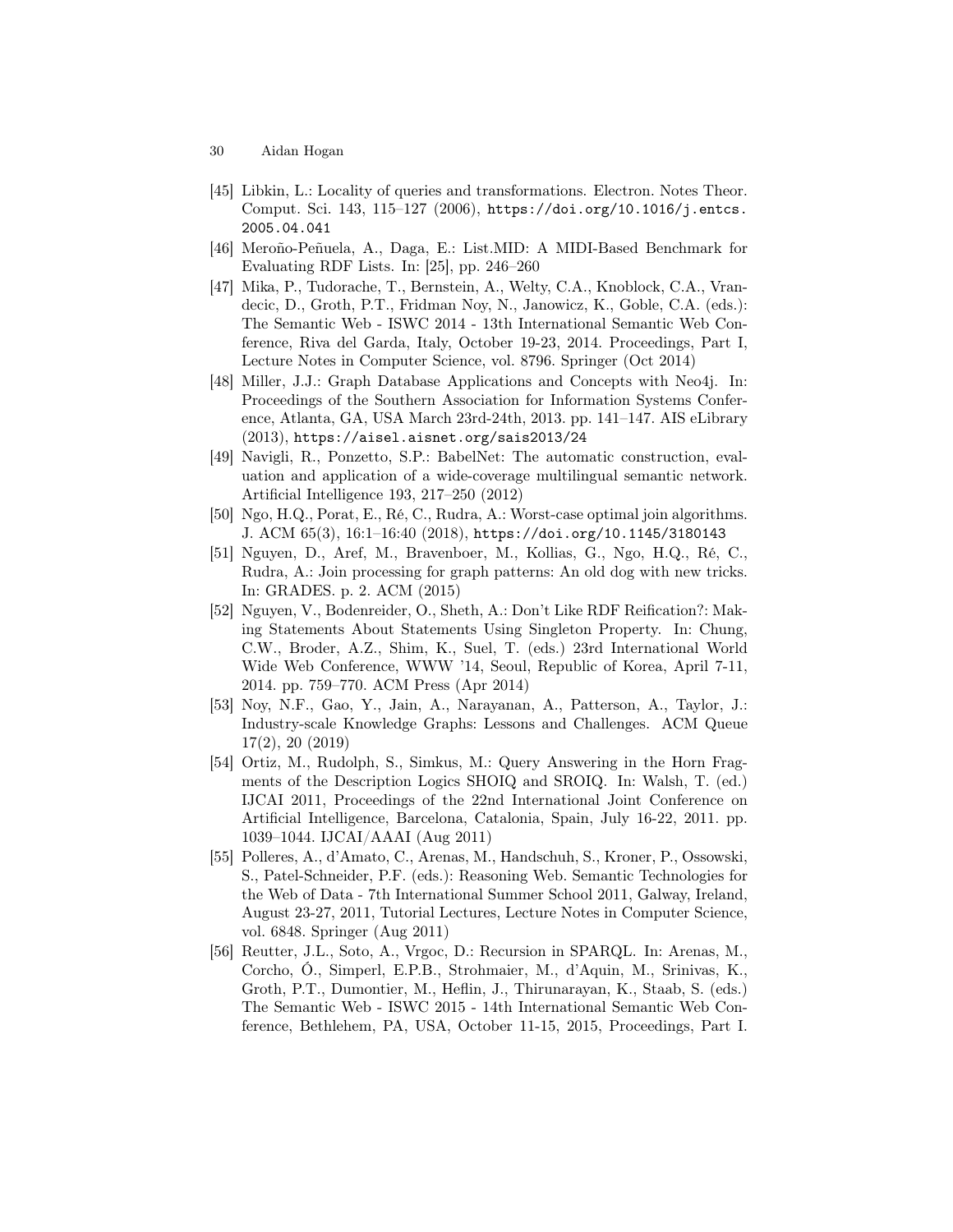Lecture Notes in Computer Science, vol. 9366, pp. 19–35. Springer (Oct 2015)

- <span id="page-30-3"></span>[57] Rodriguez, M.A.: The Gremlin graph traversal machine and language. In: Cheney, J., Neumann, T. (eds.) Proceedings of the 15th Symposium on Database Programming Languages, Pittsburgh, PA, USA, October 25-30, 2015. pp. 1–10. ACM Press (Oct 2015)
- <span id="page-30-4"></span>[58] Rudolph, S.: Foundations of Description Logics. In: [\[55\]](#page-29-11), pp. 76–136
- <span id="page-30-8"></span>[59] Rudolph, S., Krötzsch, M., Hitzler, P.: Description Logic Reasoning with Decision Diagrams: Compiling SHIQ to Disjunctive Datalog. In: Sheth, A.P., Staab, S., Dean, M., Paolucci, M., Maynard, D., Finin, T.W., Thirunarayan, K. (eds.) The Semantic Web - ISWC 2008, 7th International Semantic Web Conference, ISWC 2008, Karlsruhe, Germany, October 26-30, 2008. Proceedings. Lecture Notes in Computer Science, vol. 5318, pp. 435–450. Springer (2008)
- <span id="page-30-11"></span>[60] Scarselli, F., Gori, M., Tsoi, A.C., Hagenbuchner, M., Monfardini, G.: The Graph Neural Network Model. IEEE Transactions on Neural Networks 20(1), 61–80 (2009)
- <span id="page-30-5"></span>[61] Schmidt-Schauß, M., Smolka, G.: Attributive Concept Descriptions with Complements. Artificial Intelligence 48(1), 1–26 (1991)
- <span id="page-30-9"></span>[62] Schuetz, C., Bozzato, L., Neumayr, B., Schrefl, M., Serafini, L.: Knowledge Graph OLAP: A Multidimensional Model and Query Operations for Contextualized Knowledge Graphs. Semantic Web Journal (2020), (Under open review)
- <span id="page-30-7"></span>[63] Sequeda, J.F., Arenas, M., Miranker, D.P.: OBDA: Query Rewriting or Materialization? In Practice, Both! In: [\[47\]](#page-29-10), pp. 535–551
- <span id="page-30-0"></span>[64] Singhal, A.: Introducing the Knowledge Graph: things, not strings. Google Blog (May 2012), [https://www.blog.google/products/search/](https://www.blog.google/products/search/introducing-knowledge-graph-things-not/) [introducing-knowledge-graph-things-not/](https://www.blog.google/products/search/introducing-knowledge-graph-things-not/)
- <span id="page-30-6"></span>[65] Stefanoni, G., Motik, B., Krötzsch, M., Rudolph, S.: The Complexity of Answering Conjunctive and Navigational Queries over OWL 2 EL Knowledge Bases. J. Artif. Intell. Res. 51, 645–705 (2014)
- <span id="page-30-12"></span>[66] Su, J., Carreras, X., Duh, K. (eds.): Proceedings of the 2016 Conference on Empirical Methods in Natural Language Processing, EMNLP 2016, Austin, Texas, USA, November 1-4, 2016. The Association for Computational Linguistics (Nov 2016)
- <span id="page-30-1"></span>[67] Vrandečić, D., Krötzsch, M.: Wikidata: A Free Collaborative Knowledgebase. Communications of the ACM 57(10), 78–85 (2014)
- <span id="page-30-2"></span>[68] Wang, Q., Mao, Z., Wang, B., Guo, L.: Knowledge Graph Embedding: A Survey of Approaches and Applications. IEEE Transactions on Knowledge and Data Engineering 29(12), 2724–2743 (Dec 2017)
- <span id="page-30-10"></span>[69] Wang, Q., Wang, B., Guo, L.: Knowledge Base Completion Using Embeddings and Rules. In: Yang, Q., Wooldridge, M.J. (eds.) Proceedings of the Twenty-Fourth International Joint Conference on Artificial Intelligence, IJCAI 2015, Buenos Aires, Argentina, July 25-31, 2015. pp. 1859–1866. IJ-CAI/AAAI (Jul 2015)